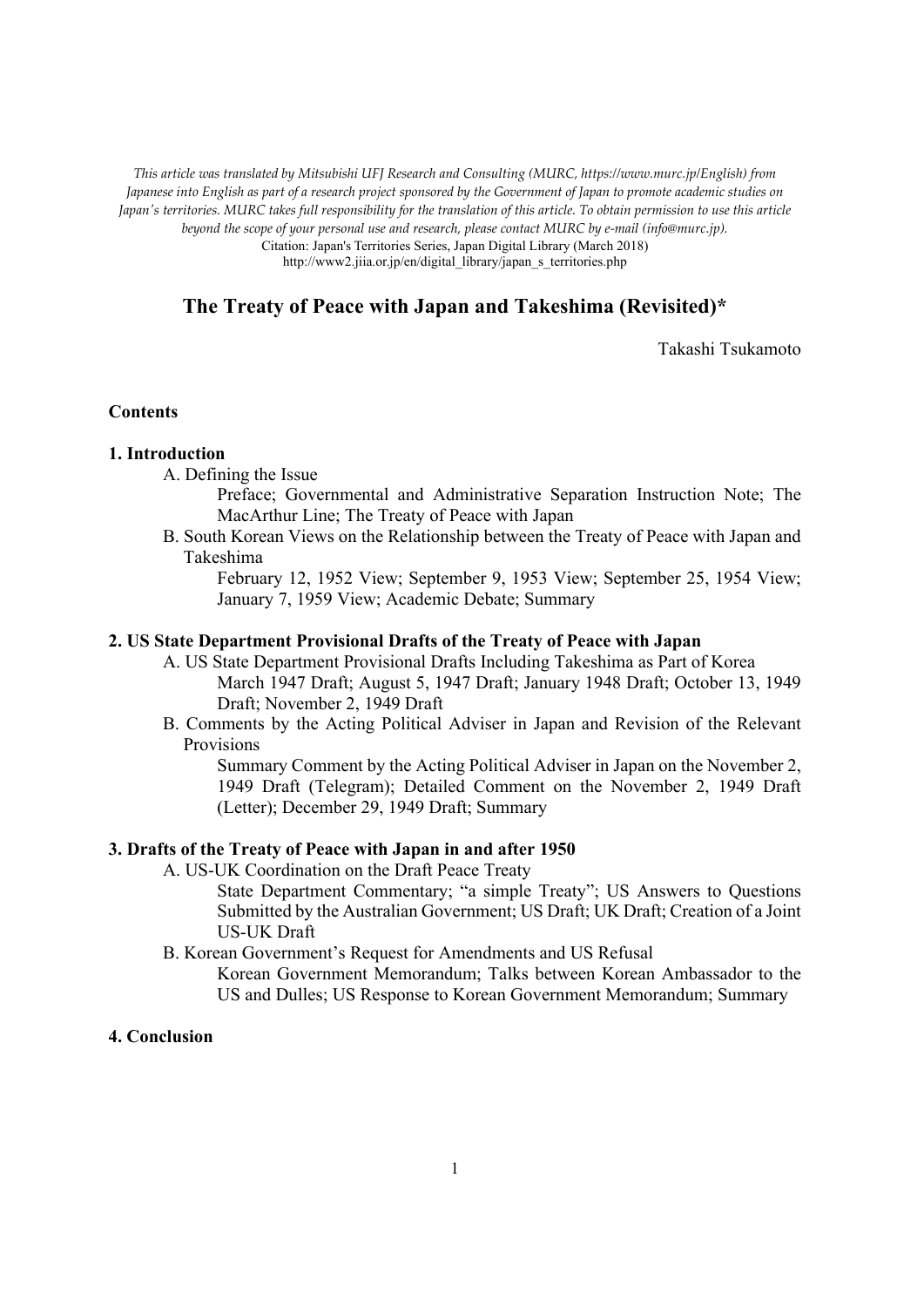# **1. Introduction**

# **A. Defining the Issue**

# **Preface**

This paper examines the relationship between the Treaty of Peace with Japan (San Francisco Peace Treaty) and Takeshima, one of the key issues on the dispute pertaining to the territorial sovereignty over Takeshima, based on historical materials.

I wrote on the same topic in the June 1983 issue of this journal ("Sanfuranshisuko joyaku to takeshima" [The San Francisco Peace Treaty and Takeshima], *Refarensu*, no. 389), in which I translated into Japanese five Takeshima-related documents selected from various years' editions of *Foreign Relations of the United States*, published compilations of US diplomatic documents, to clarify that Acting Political Adviser in Japan William J. Sebald drew in November 1949 the attention of the US State Department to the fact that Takeshima is a territory of Japan, and that the United States rejected Korea's request made in July 1951 to include in the Peace Treaty a clause stating Takeshima (known as "Dokdo" in Korea) as Korean territory.

Subsequently, in the fall of 1990, I visited the National Archives and Records Administration (NARA) of the United States to view the original documents that I translated in my previous paper as well as some other documents not included in *Foreign Relations of the United States.* This paper is an attempt to clarify further how Takeshima was dealt with in the peace treaty, using the findings of my trip to NARA.

## **Governmental and Administrative Separation Instruction Note**

Japan's acceptance of the Potsdam Declaration brought World War II to an end. On September 2, 1945, Japan signed a formal Instrument of Surrender, pledging to execute the Potsdam Declaration in good faith. Article 8 of the Declaration stipulates that "Japanese sovereignty shall be limited to the islands of Honshu, Hokkaido, Kyushu, Shikoku and such minor islands as we determine." This decision by the victorious Allied Powers "*we*" should then have been legally confirmed by a peace treaty.

Due to the conclusion of the Instrument of Surrender, the administrative power of nation held by the Japanese Government was placed under the Supreme Commander for the Allied Powers (Paragraph 8, Instrument of Surrender). The Supreme Commander issued various instructions to the Japanese Government, which included one related to Takeshima, namely the Governmental and Administrative Separation Instruction Note.

The Instruction Note entitled "Governmental and Administrative Separation of Certain Outlying Areas from Japan" (Supreme Commander for the Allied Powers Instruction Note (SCAPIN) 677, January 29, 1946)<sup>1</sup> stated that "The Imperial Japanese Government is directed to cease exercising,

<sup>\*</sup> *This article was originally published as*  $\frac{1994}{\pi}$ 

 $3 \times 31 - 56$ 

<sup>1</sup> *Nihon kanri horei kenkyu*, no. 8, p. 21.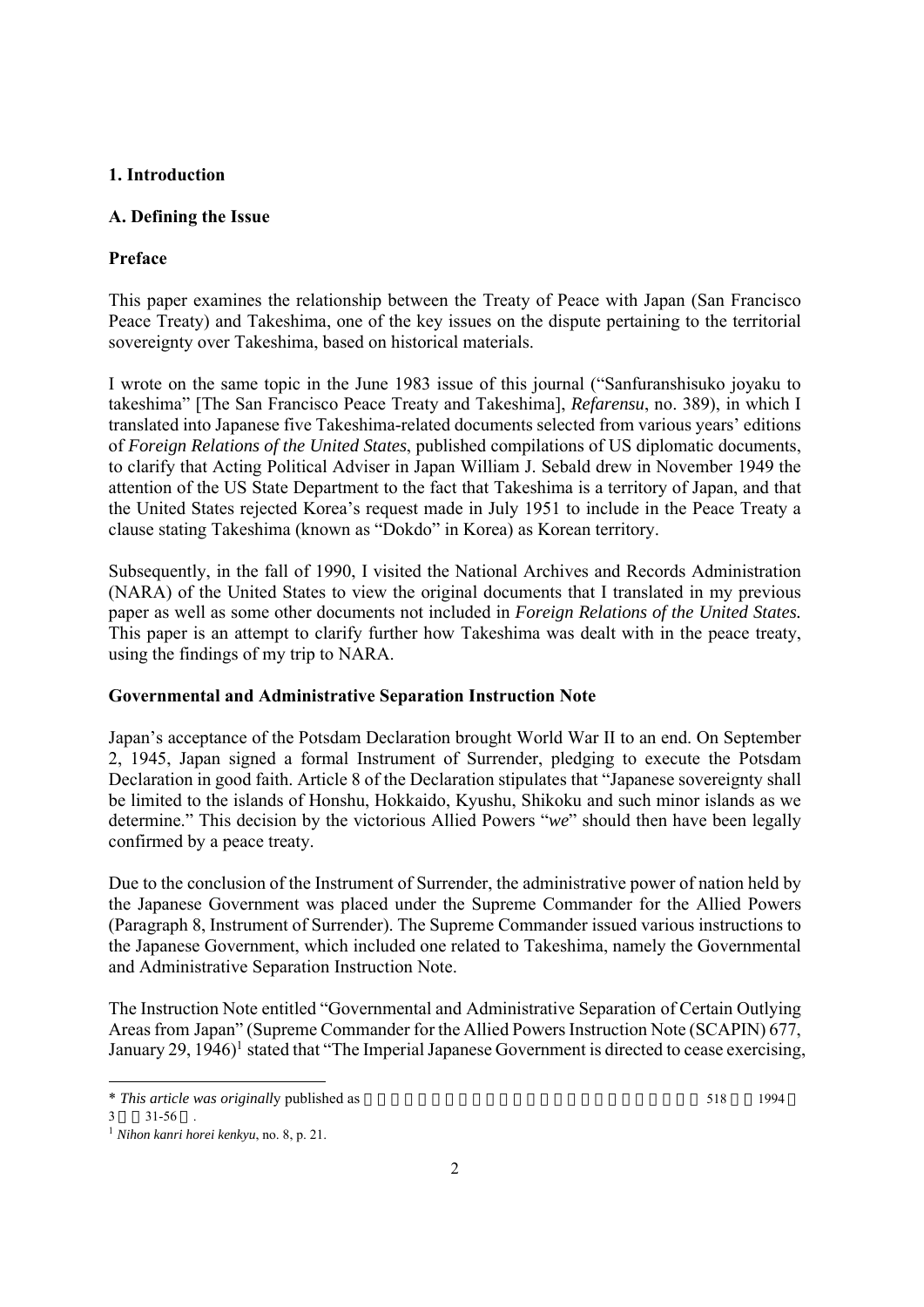or attempting to exercise, governmental or administrative authority over any area outside of Japan" (Paragraph 1) and "for the purpose of this directive, Japan is defined to include [the four main islands of Japan (Hokkaido, Honshu, Kyushu and Shikoku) and…]" (Paragraph 3) and excluded "Utsuryo (Ullung) Island, Liancourt Rocks (Take Island) and Quelpart (Saishu or Cheju) Island," as the areas removed from Japan (Paragraph 3(a)).

Taking it into consideration that Paragraph 3 of the Governmental and Administrative Separation Instruction Note mentions the Izu Island Group in (b) and the Habomai Island Group in (c), and Paragraph 4 stipulates Korea separately as one of the "further areas specifically excluded from the governmental and administrative jurisdiction of the Imperial Japanese Government," it is doubtful that the reference to Takeshima in the note means more than it was just as part of the peripheral areas or islands. Due to this instruction note, Takeshima was in reality separated from the administration of the Japanese Government.

Meanwhile the Governmental and Administrative Separation Instruction Note did not separate Takeshima from the Japanese sovereignty (or remove it from the Japanese territory). This is clear from the realm of the authority granted to the Supreme Commander. Paragraph 6 of the Instruction Note also provides that "Nothing in this directive shall be construed as an indication of Allied policy relating to the ultimate determination of the minor islands referred to in Article 8 of the Potsdam Declaration."

# **The MacArthur Line**

Another instruction from the Supreme Commander to the Japanese Government relating to Takeshima was SCAPIN-1033 of June 22, 1946, entitled "Area Authorized for Japanese Fishing and Whaling,"2 which expanded the marine area within which Japanese fishing boats were authorized to operate without applying to the Supreme Commander each time for permission. The limit of this area was widely called the MacArthur Line, and Takeshima was placed outside the Line which was indicated by the latitudinal and longitudinal coordinates (Paragraph 2). The note also provides that "Japanese vessels or personnel thereof will not approach closer than twelve (12) miles to Takeshima (37°15' North Latitude, 131°53' East Longitude) nor have any contact with said island" (Paragraph 3(b)).

It is unclear whether there was any particular reason for placing Takeshima outside the MacArthur Line. As the result of the note, Japanese citizens were left unable to engage in fishing activities at the island or in the surrounding waters.

Like SCAPIN-677, SCAPIN-1033 was also provided without prejudice to Japan's territorial sovereignty over Takeshima, with a disclaiming clause which reads: "The present authorization is not an expression of allied policy relative to ultimate determination of national jurisdiction, international boundaries or fishing rights in the area concerned or in any other area" (Paragraph 5).

# **The Treaty of Peace with Japan**

<sup>2</sup> *Nihon kanri horei kenkyu*, no. 12, p. 96.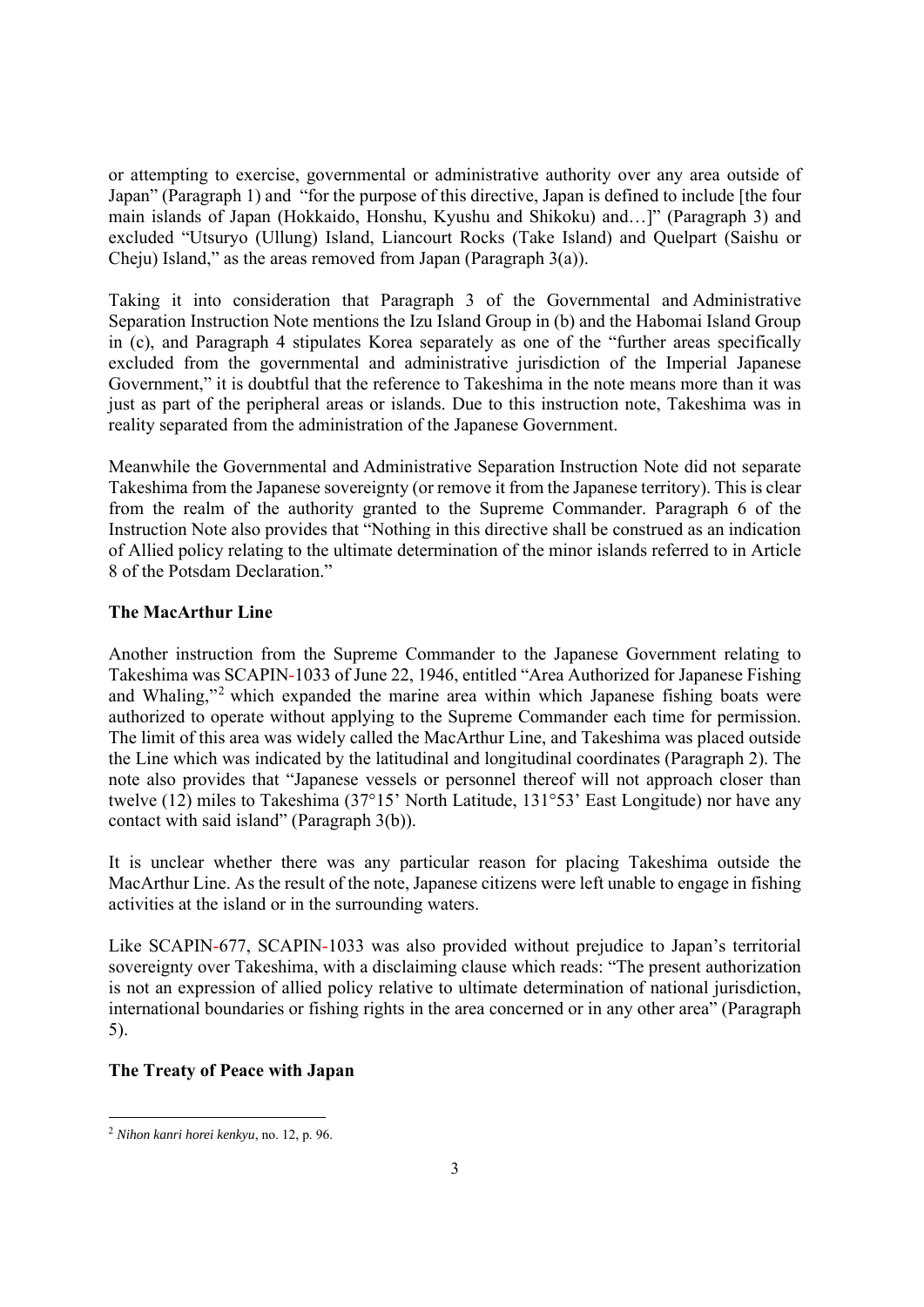The Treaty of Peace with Japan (known as the San Francisco Peace Treaty) was signed by the United States, the United Kingdom, and the other Allied Powers on September 8, 1951. Article 2 of the Treaty provides for Japan's renouncement of a certain part of its former territory. In relation to Takeshima, Article 2(a) provides that "Japan, recognizing the independence of Korea, renounces all right, title and claim to Korea, including the islands of Quelpart, Port Hamilton and Dagelet." Korea, a non-member of the Allied Power, was not called to sign the Treaty,<sup>3</sup> but the Treaty contains an article on the benefits entitled to Korea (Article 21), providing that Korea shall enjoy the right to benefit from multiple provisions, including Article 2.

The Treaty of Peace with Japan went into force on April 28, 1952, restoring Japan's sovereignty, terminating the effects of the instruction notes issued by the Supreme Commander for the Allied Powers, including the above-mentioned Governmental and Administrative Separation Instruction Note. As for the MacArthur Line, a specific note was issued to invalidate it on April 25,  $1952.<sup>4</sup>$ 

An issue here is whether Takeshima's status was altered by the Treaty. There is no reference to Takeshima in the related article  $(A$ rticle  $2(a)$ ). Provided that Takeshima had intrinsically been part of the Japanese territory, there was no need for highlighting it from the other part. In contrast with the description of the Governmental and Administrative Separation Instruction Note (SCAPIN-677), it is reasonable to construe no reference of Takeshima in the relevant article as Takeshima was considered to remain in Japan. However, Korea emphasizes SCAPIN- 677 and the fact that Takeshima was located outside the MacArthur Line, and argues that as no clause in the Treaty contradicts this, the Treaty confirms that Takeshima is Korean territory.

Below, I will describe Korea's views and examine them in the light of US and British records on the treaty drafting process.

# **B. South Korean Views on the Relationship between the Treaty of Peace with Japan and Takeshima**

#### **Veiw on February 12, 1952**

On January 18, 1952, ahead of the entry into force of the Treaty of Peace with Japan, the Korean president issued a 'declaration concerning maritime sovereignty,' drawing a boundary of such "sovereignty" in the high seas (called the Peace Line in Korea, while the Syngman Rhee Line in Japan named after the Korean president at the time) in a way to include Takeshima on Korea's side. The Japanese Government protested on January 28, and the Korean Government responded on February 12, claiming that SCAPIN-677 dated January 29, 1946 (aforementioned the Governmental and Administrative Separation Instruction Note) and the MacArthur Line supported Korea's territorial sovereignty over Takeshima<sup>5</sup>.

<sup>&</sup>lt;sup>3</sup> For the background behind which Korea made request to sign the treaty and it was not accepted, see Takashi Tsukamoto, "Kankoku no tainichi heiwa joyaku shomei mondai" [South Korea and the issue of signing the Treaty of Peace with Japan],

*Refarensu* [Reference], no. 494 (March 1992).

Kenzo Kawakami, *Sengo no kokusai gyogyo seido* [The post-war international fisheries regime] (Japan Fisheries Association, 1972), pt. 1, chap. 1, sec. 1.

<sup>5</sup> A complete Japanese translation is available in *Refarensu*, no. 33 (November 1953), p. 8.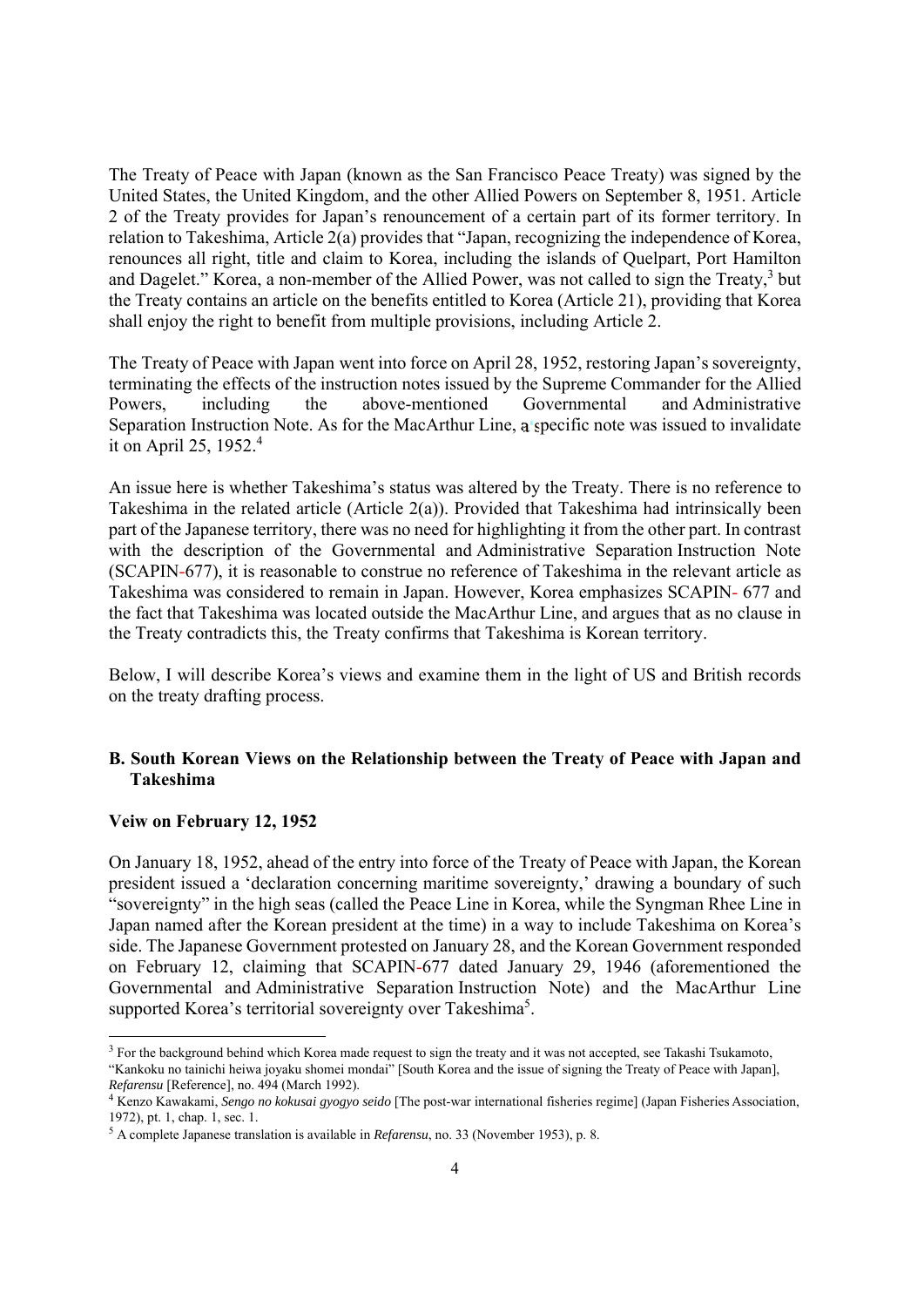As discussed below, in July 1951, Korea asked the United States to include a clause to determine the affiliation of "Dokdo" (Takeshima) to Korea in the Peace Treaty. However, the exchange of claims between the Korean and Japanese Governments over the sovereignty of the island occurred for the first time as in the previous paragraph.

### **View on September 9, 1953**

In response to the view expressed by the Korean Government on February 12, 1952, the Japanese Government counterargued provisionally on April 25, which was followed by a note "The Japanese Government's Views concerning Takeshima"6 dated July 13, 1953, sent to Korea for thorough explanation of the historical and international legal grounds for Japan's territorial sovereignty over Takeshima. In the document, it was clarified that SCAPIN-677 did not exclude Takeshima from the Japanese territory, as stated in the Instruction Note that it did not represent the ultimate determination by the Allied Powers. The same was true to the MacArthur Line, which had been annulled prior to the entry into force of the Treaty of Peace with Japan. Article 2(a) of the Treaty was not stipulated to concede to Korea the land belonging to Japan prior to Japan's annexation of Korea, but rather specified the islands of Quelpart, Port Hamilton, and Dagelet to be part of Korea. For these reasons, Japan stated that there was no room for doubt that Takeshima constituted a part of the Japanese territory.

The Korean Government responded to the above view by issuing a note on September 9, 1953 entitled "The Korean Government's Refutation of the Japanese Government's Views concerning Dokdo (Takeshima) dated July 13, 1953,"7 in which it asserted Korea's historic titles while arguing in relation to the Peace Treaty as follows:

…In connection with Japan's arguments on the effect of this Note [SCAPIN-677], the Government of the Republic of Korea cannot help asserting that Japan is holding a superficial view on the Allied Powers' fundamental policy regarding the postwar disposition of territories of the former enemy countries. The Korean Government again wishes to remind the Japanese Government that the said SCAPIN 677 explicitly excluded the islets from the territorial possession of Japan and that the Peace Treaty with Japan did not provide any article contradictory to the articles of this SCAPIN so far as the issue on the Japanese territory was concerned. Bearing this point in mind, the Peace Treaty can be understood in a way to recognize the SCAP's measures on this matter without any substantial change at all. . . . With regard to Article 2a of Chapter II of the said treaty, the Japanese Government argues that the article does not specify Dokto as part of the Korean territory, unlike Quelpart, Port Hamilton and Dagelet. However, the enumeration of these three islands is by no means intended to exclude other hundreds of islands of the Korean coasts from Korea's possession.

### **View on September 25, 1954**

The Japanese Government responded to the Korean Government's view on September 9, 1953 by sending a note of refutation dated February 10, 1954.<sup>8</sup> In addition to counterarguing to

 Ibid., English Appendix, p. 36. A complete Japanese translation is available in *Dong-a Sinmun* (September 26, 1953). The original document was written in English. I translated the outline of the document into Japanese, referring to the Korean document shown in Note 6 material.(No.11, p117).

<sup>6</sup> Republic of Korea's Ministry of Foreign Affairs, Political Affairs Bureau, *Oegyo munje chongseo 11 ho* [Diplomatic Issues Library No. 11]*: Dogdo munje gaelon* [Introduction to Dokdo Issue] (1955), English Appendix, p. 26.

<sup>8</sup> Ibid., original English Appendix, p. 50.; and the source of full-text document is in *Kaigai Chousa Geppo* [Monthly Report of Overseas Research] (December, 1954).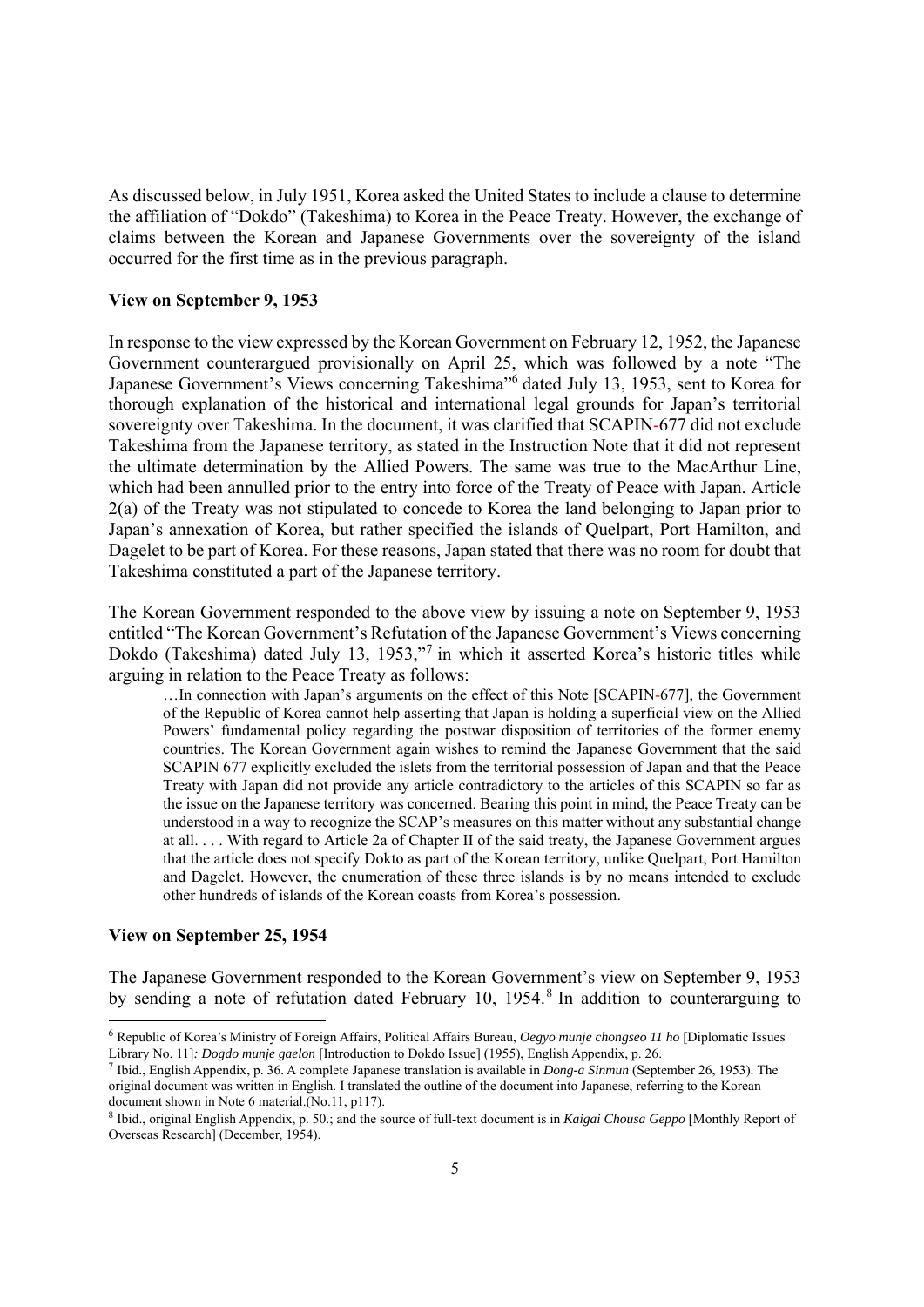Korea's claim on historic titles, the Japanese Government argued that, pertaining to Korea's assertion that the territorial clauses in the Peace Treaty had recognized SCAPIN-677 with no substantial change, some of those islands over which SCAPIN-677 had suspended Japan's administrative powers, that is, a part of the Nansei Islands and all of the Amami Islands, had been restored to Japan's jurisdiction; that Japan had been recognized to hold residual sovereignty over the rest of the Nansei Islands as well as the Nanpo Islands and others; that the US plenipotentiary had made clear that the Habomai Islands were not part of the Kurile Islands that Japan was required to renounce; and that, for these reasons, SCAPIN-677 had no effect on the Peace Treaty.

In response to the above counterargument, the Korean Government again issued a lengthy note of refutation, dated September 25, 1954. This was entitled "The Korean Government's View Refuting the Japanese Government's View on the Territorial Claim of Dokdo (Takeshima) in the Note Verbale No. 15/A2 of the Japanese Ministry of Foreign Affairs Dated February 10, 1954."<sup>9</sup> In the note, the Korean Government claimed in short:

. . . those islands which have been restored to Japan's jurisdiction as mentioned in the Japanese Government's note are only those which were put under the trusteeship of the United Nations with the United States designated as the sole administering authority.

Having pointed out to the Japanese Government in the previous notes, neither SCAPIN No. 677 nor the Peace Treaty provides any clause contradictory to the Korean Government's claim upon the territoriality of Dokdo. Accordingly, with regard to Article 2a of Chapter I of the said Treaty, the Korean Government takes the view that the enumeration of three major islands is by no means intended to exclude Dokdo from the Korean territory. The Treaty can also be construed to confirm that Dokdo as an attached island of Ulneungdo (Dagelet) be affiliated to Korea along with Ulneungdo.

### **View on January 7, 1959**

On September 20, 1956, the Japanese Government sent a note for further refutation to the above Korean Government's note dated September 25, 1954.10 In the note, the Japanese Government repeated for reference the entire exchange between the two governments since 1952, and stated that it was not true that the islands restored to Japan's administrative jurisdiction had been under the trusteeship of the United Nations, as mentioned in Korea's note in 1954; and that it was impossible to construe the text of the Peace Treaty in a way that Takeshima was regarded as an island attached to Dagelet and affiliated to Korea along with Dagelet.

The Korean Government responded to this note of refutation by issuing another note dated January 7, 1959.<sup>11</sup> The note, titled "The Korean Government's Views Refuting the Japanese Government's Version of the ownership of Dokdo Dated September 20, 1956" largely stated:

…Lastly, a reference is to be made as to the Allied Powers' post-war policy and its basic spirit on the disposition of the Japanese territory, which serves as a key to the settlement of the Dokto issue . . .

Furthermore, Dokto was clearly distinguished by SCAPIN No.677 as a non-adjacent

<sup>9</sup> Ibid., both Korean p.157. and original English Appendix, p. 86. A complete Japanese translation is available in *Hanyang Sinmun* (October 9, 1954), and *Chosen Kenkyu* [The Korean Research](September 1978) p.182.

<sup>&</sup>lt;sup>10</sup> Republic of Korea's Ministry of Foreign Affairs, *Dogdo gwanlyeon jalyojib (I)* [Compilation of Materials on Dokdo (I)], Inhouse document 77–134 (North One) (1977), p. 139. Both Japanese and original English versions. <sup>11</sup> Ibid., p. 188. Both Korean and original English versions.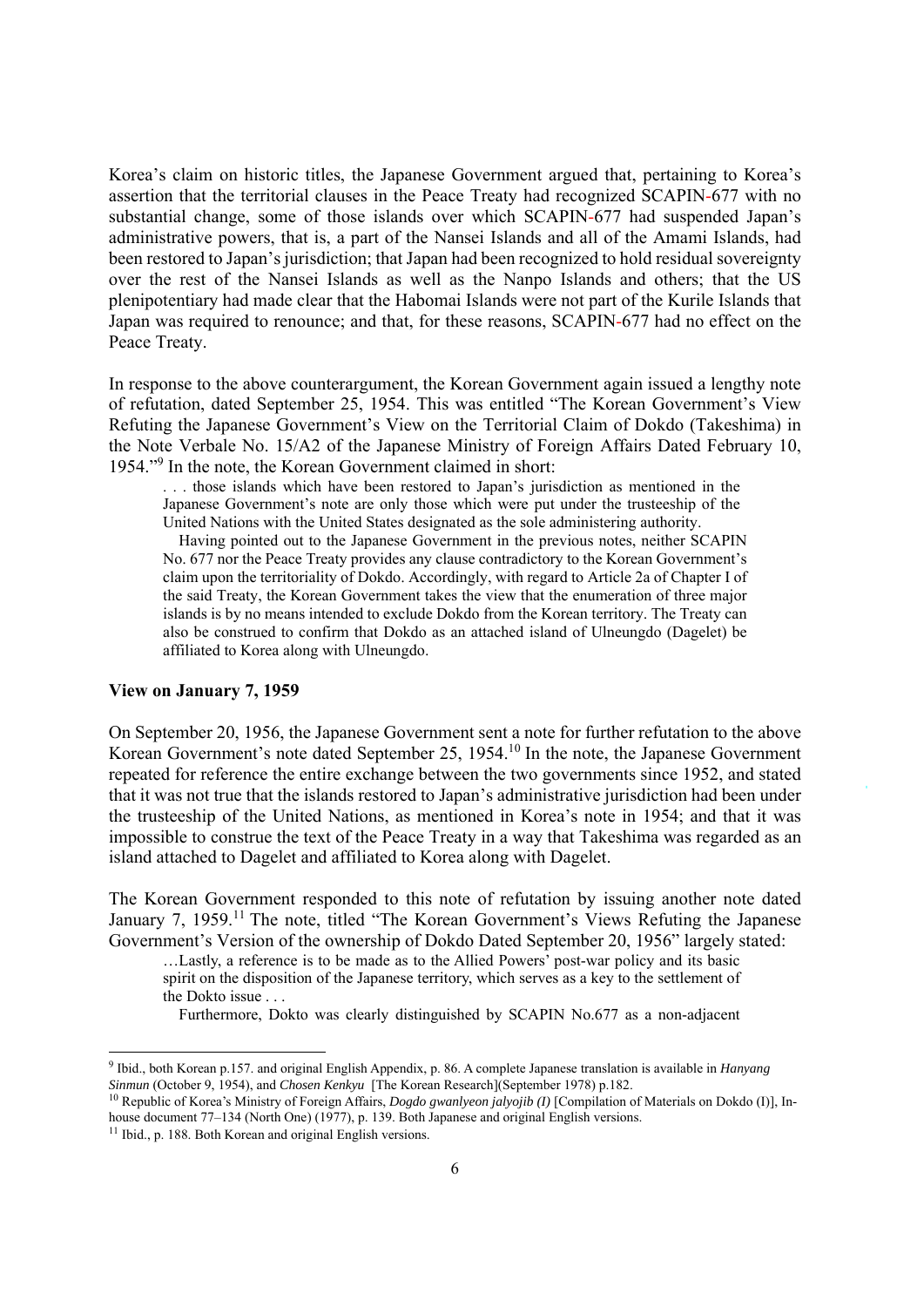island from other islets of Japan and, in accordance with the fundamental post-war policy of the Allied Powers toward Japan on June 19, 1947, the Japanese territory was restricted to Japan proper and its adjacent islands, and thus the separation of Dokto from Japan was clearly established once and for all. Accordingly, since no positive provision to incorporate Dokto into Japan is found in the Peace Treaty, there could be no change whatsoever on the status of Dokto, the separation of which from the Japanese territory was confirmed. . . . It is to be recalled in this connection that, prior to the signing of the Peace Treaty with Japan, the Republic of Korea resumed its control and administration over Dokto since it had attained independence on August 15, 1948, and that Korea as such was accorded formal recognition by the signatories of the Japanese Peace Treaty. . . .

Dokto was never regarded as any one of the adjacent islands administered by the Supreme Commander for the Allied Powers, nor was it a part of the areas reserved for the United States of America to exercise its legislative and judicial authority after the independence of Korea….

The Japanese Government, in response to the above, counter-argued again on July 13,  $1962$ ,  $12$ that the postwar disposition of the Japanese territory was determined by the Treaty of Peace with Japan in the first place; the Basic Post-Surrender Policy for Japan (1947) was a general statement; and in SCAPIN-677, Takeshima was mentioned with in a paragraph different from that regarding Korea, and the fact that, of those islands separated from Japan's administration under SCAPIN-677, Utsuryo Island (Ulleungdo or Dagelet), Saishu Island (Chejudo or Quelpart), and Takeshima, the two, Utsuryo-to (Ulleungdo or Dagelet) and Saishu-to (Chejudo or Quelpart), were stipulated in the Peace Treaty as the areas that Japan renounced, but Takeshima was not mentioned indicated that Takeshima was not included in the Korea that Japan renounced in the Treaty.

Japan and Korea subsequently continued their demarche and protests over Takeshima each other, but there was no further exchange of notes attached with detailed "views" on the grounds for their assertions of territorial sovereignty.

### **Academic debate**

Books, papers, and magazine articles that have been written by Koreans in relation to Takeshima since 1948 amount to one hundred and some dozens in catalogues.<sup>13</sup> Although I have not read all of these, as per the Treaty of Peace with Japan, views in the private sector are alike the governmental views above. I introduce several of the writings of Korean authors.

In *Korea's Territory* (1969),<sup>14</sup> Lee Han-key notes that because the Potsdam Declaration does not clarify the attribution of "Dokdo", the matter should be determined by examining the policies of the Allied Powers on territorial disposition in the time of their administration over Japan. In this regard, he refers to SCAPIN-677, by which "Dokdo" was separated from the Japanese territory, arguing that unless there is any positive decision to include "Dokdo" in the Japanese territory by the Allied Powers, it is safe to say that "Dokdo" was definitely separated from the Japanese

<sup>&</sup>lt;sup>12</sup> Ibid., p. 236. Both Japanese and original English versions.<br><sup>13</sup> For example, see Republic of Korea's National Unification Board, *Daehanmingug guggyeong gwangye munheon moglog* [List of Documents Related to Republic of Korea Borders] (1976); Yang Tae-jin, *Dogdo gwangye munheon moglog* [ List of Documents Concerning Dokdo] (1978); and Appendix (II) to Note 18 material. These include papers on the historical background, papers about maps, and field survey reports, with not all referring to the Treaty of Peace with Japan. 14 Seoul National University Press, pp. 264–270.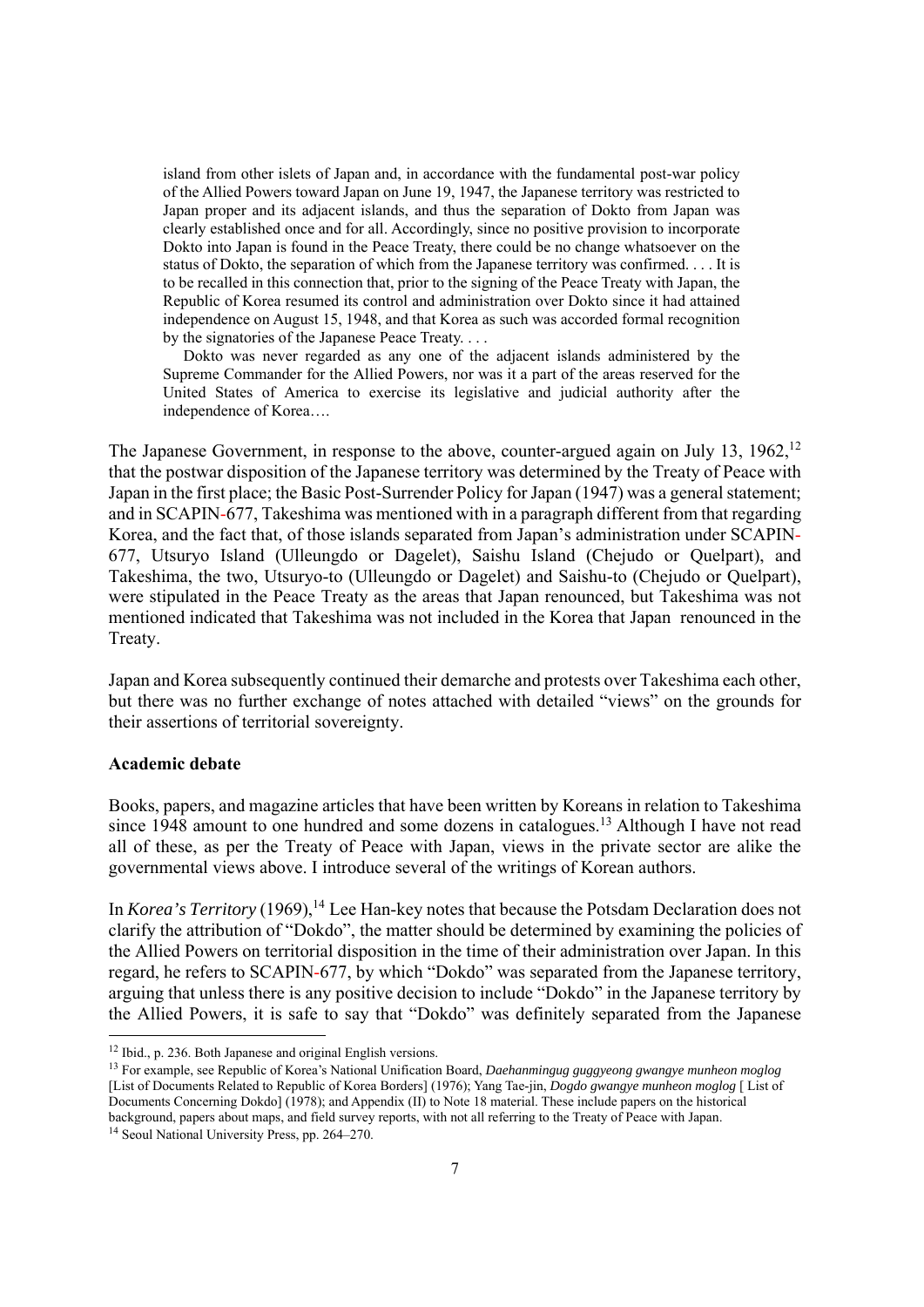territory, and that there is no positive provision anywhere in the Treaty of Peace with Japan that places "Dokdo" in the Japanese territory. Park Kwan-sook's "A Study on the Legal Status of Dokdo"  $(1968)^{15}$  also takes the similar view.

Based on the premise that "Dokdo" was originally in the Korean territory, Lee Byung-joe's "Legal Status of Dokdo" (1963)<sup>16</sup> argues that Korea's sovereignty over the island was restored when the country became independent, and the fact that "Dokdo" is not mentioned in Article 2(a) of the Treaty of Peace with Japan (in which Japan renounces its claims to Korea) cannot be interpreted as placing the island outside the Korean territory.

Kim Jeong-gyun's "Thoughts on the Dokdo Issue from an International Legal Perspective" (1980)17 creates a table of the measures taken by the Allied Powers, aligning them in four periods. The first period, "Principles," includes the Cairo Declaration, the Potsdam Declaration, and the Japanese Instrument of Surrender, and the second period, "Policies on 'Such Minor Islands as We Determine,'" includes the Initial Post-Surrender Policy for Japan; the third period, "Standard Measures," SCAPIN-677; and the fourth period, "Confirmation," the Treaty of Peace with Japan.

Kim Myung-ki's *"Dokdo" and International Law* (1991)<sup>18</sup> suggests that SCAPIN-677 concerns "*imperium*", not "*dominium*", while also claiming that "Dokdo" was removed from Japan's *imperium* by the measures taken by the Allied Powers, and that because no new provision was included in the Treaty of Peace with Japan, "Dokdo" was removed from Japan's *dominium* by the Treaty.

# **Summary**

After the War, Japan's acceptance of the Potsdam Declaration restricted its territory to Honshu, Hokkaido, Kyushu, Shikoku, and such minor islands as the Allied Powers determine. The territories retained to and separated from Japan were supposed to be legally determined by the Treaty of Peace with Japan. In the period between the Potsdam Declaration and the Treaty of Peace with Japan, the Supreme Commander for the Allied Powers directed that Japan cease exercising its administrative authority over the certain outlying areas (SCAPIN-677). SCAPIN-677 contained a provision that includes "Utsuryo-to (Ulleungdo or Dagelet), Takeshima and Saishu-tou (Chejudo or Quelpart)" in the regions where Japan should cease exercising the administration.

The September 1951 Treaty of Peace with Japan provides that Japan shall recognize Korea's independence and renounce its claims to "Korea, including the islands of Quelpart, Port Hamilton and Dagelet." The argument has been made in South Korea that unless there was any provision in the Treaty of Peace with Japan that contradicts SCAPIN-677, Takeshima was separated from Japan by the measures taken by the Allied Powers, and this was confirmed by the Treaty of Peace with Japan (in addition to the argument that "Dokdo" or Takeshima was historically in the Korean territory).

<sup>&</sup>lt;sup>15</sup> Yonsei University, Graduate School of Law, dissertation, pp. 69–73. I was directed to this study by Yoshio Morita.<br><sup>16</sup> *The Korean Journal of International Law*, vol. 8, no. 2, pp. 409–411.<br><sup>17</sup> *The Korean Journal*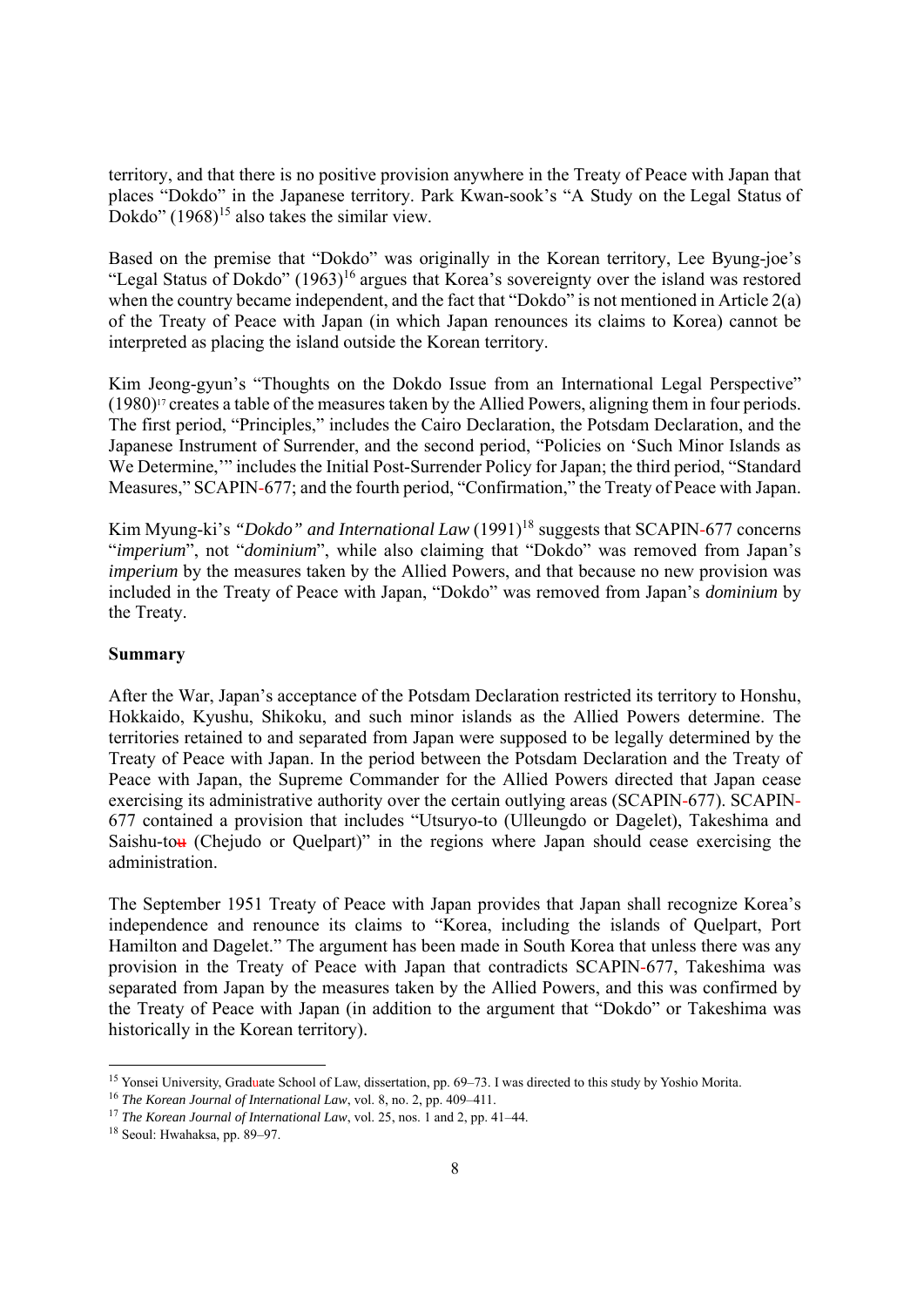# **2. US State Department Provisional Drafts of the Treaty of Peace with Japan**

### **A. US State Department Provisional Drafts Including Takeshima as Part of Korea**

## **March 1947 Draft**

The US State Department drew up a number of drafts (tentative ones) of the Treaty of Peace with Japan from 1947 onward. All the drafts made until November 1949 put Takeshima outside the territory to be retained by Japan and dealt with the island in the provision on Japan's renunciation of claims to Korea.

In the first preliminary draft, dated March  $1947<sup>19</sup>$  Article 1 in Chapter I, Territorial Clauses, stipulated the territory to be retained by Japan as follows:

The Territorial limits of Japan shall be those existing on January 1, 1894, subject to the modifications set forth in Articles 2, 3. . . . As such these limits shall include the four principal islands of Honshu, Kyushu, Shikoku and Hokkaido and all minor offshore islands, excluding the Kurile Islands, but including the Ryukyu Islands forming part of Kagoshima Prefecture, the Izu Islands sourthward to Sofu Gan, the islands of the Inland Sea, Rebun, Riishiri, Okujiri, Sado, Oki, Tsushima, Iki and the Goto Archipelago.

These territorial limits are traced on the maps attached to the present treaty.

Article 4, Chapter I of this draft, which deals with Japan's renunciation of its claims to Korea, read:

Japan hereby renounces all rights and titles to Korea and all minor offshore Korean islands, including Quelpart Island, Port Hamilton, Dagelet (Utsuryo) Island and Liancourt Rocks (Takeshima).

#### **August 5, 1947 Draft**

In the next preliminary draft, dated August 5,  $1947<sup>20</sup>$  all the provisions became more detailed, and there were also major changes from the March draft in relation to the Northern Territories, etc..<sup>21</sup> but the exclusion of Takeshima remained the same. Article 1 in Chapter I, Territorial Clauses, read as follows:

1. The territorial limits of Japan shall comprise the four principal islands of Honshu, Kyushu, Shikoku and Hokkaido and all minor islands, including the islands of the Inland Sea (Seto Naikai), the Habomai Islands, Shikotan, Kunashiri and Etrofu, the Goto Archipelago, the Ryukyu Islands, and the Izu Islands southward to and including Sofu Gan (Lot's Wife). As such, the territorial limits of Japan shall include all islands with their territorial waters within a line beginning at a point in 45°45' N. latitude, 140° E. longitude; proceeding due east through La Perouse Strait (Soya Kaikyo) to 149° 10' E. longitude; thence due south through Etorofu Strait to 37° N. latitude; thence in a southwesterly direction to a point in 23°

<sup>&</sup>lt;sup>19</sup> NARA: RG59, Decimal File 1945-49, Box 3153, 740.0011 PW (PEACE)/3-2047.<br><sup>20</sup> Ibid., 740.0011 PW (PEACE)/8-647.

<sup>&</sup>lt;sup>21</sup> On the relationship between the Northern Territories and the Treaty of Peace with Japan, see Takashi Tsukamoto, "Bei kokumusho no tainichi heiwa joyaku soan to hoppo ryodo mondai" [US State Department's provisional drafts of the Treaty of Peace with Japan and the Northern Territories issue], *Refarensu*, no. 482 (March 1991); and Tsukamoto, "Nihon to ryodo mondai" [Japan and territorial issues], *Refarensu*, no. 504 (January 1993) and no. 505 (February 1993).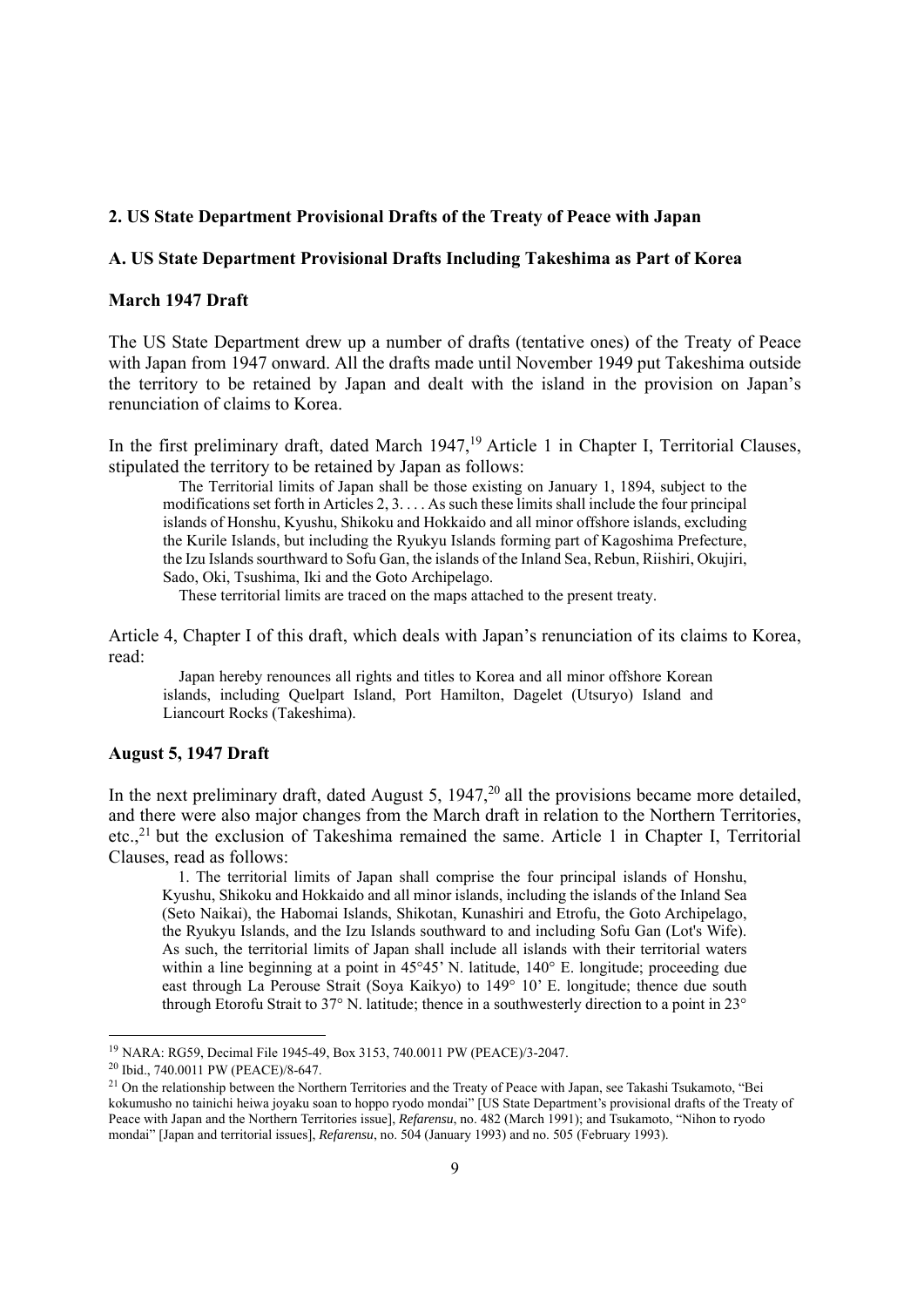30' N. latitude, 134° E. longitude; thence due west to 122° 30' E. longitude; thence due north to 26° N. latitude; thence in a northeasterly direction to a point in 30° N. latitude, 127° E. longitude; thence due north to 33° N. latitude; thence in a northeasterly direction to a point in 40° N. latitude, 136° E. longitude; thence in a direction to the east of north to the point of beginning.

2. These territorial limits are indicated on Map No.1 attached to the present Treaty.

Article 4, Chapter I of the draft subsequently stipulated Japan's renunciation of claims to Korea as follows:

Japan hereby renounces all rights and titles to Korea (Chosen) and all offshore Korean islands,

including Quelpart (Saishu To);

the Nan How group (San To, or Komun Do) which forms Port Hamilton (Tonaikai);

Dagelet Island (Utsuryo To, or Matsu Shima);

Liancourt Rocks (Takeshima);

and all other islands and islets to which Japan had acquired title lying outside the line described in Article 1 and to the east of the meridian 124°15' E. longitude, north of the parallel 33° N. latitude, and west of a line from the seaward terminus of the boundary at the mouth of the Tumen River to a point in 37°30' N. latitude, 132°40' E. longitude.

This line is indicated on the Map No.1 attached to the present Treaty.

# **January 1948 Draft**

The next preliminary draft<sup>22</sup> was created between December 1947 and January 1948, with "Redraft 2 January" handwritten in the margin of the Chapter I Territorial Clauses section. The description on Takeshima remained the same as in the previous two drafts. Articles 1 and 4 read as follows:

Article 1

1.The Territorial limits of Japan shall comprise the four principal Japanese islands of Honshu, Kyushu, Shikoku and Hokkaido and all adjacent minor islands, including the islands of the Inland Sea (Seto Naikai), Sado, Oki Retto, Tsushima, the Goto Archipelago, the Ryukyu Islands north of 29° N. latitude, and the Izu Islands southward to and including Sofu Gan (Lot's Wife).  $\ldots$ <sup>23</sup>

2. These territorial limits are indicated on Map No.1 attached to the present Treaty.

Article 4

Japan hereby renounces in favor of the Korean people all rights and titles to Korea (Chosen) and offshore Korean islands,

including Quelpart (Saishu To);

the Nan How group (San To, or Komun Do) which forms Port Hamilton (Tonaikai);

Dagelet Island (Utsuryo To, or Matsu Shima);

Liancourt Rocks (Takeshima);

and all other islands and islets to which Japan had acquired title lying outside the line described in Article 1 …[thereafter, the same as in the August 5, 1947 draft].

<sup>&</sup>lt;sup>22</sup> NARA: RG59, Bureau of Far Eastern Affairs, Lot 56 D527, Records of the Office of Northeast Asian Affairs Relating to the Treaty of Peace with Japan, Box 3, Peace Treaty.

 $23$  Three notes appears in this part. Note 1 indicates that the retention by Japan of all or some of the southernmost Kurils (Kunashiri and Etorofu), the Habomais and Shikotan is still being studied, Note 2 that a firm U.S. position on the disposition of the Ryukyus has not yet been reached, and Note 3 , after decisions have been reached concerning the disposition of the islands mentioned in Note1 and Note 2 above, there should be inserted in Article 1 a clause to define the territorial limits of Japan in terms of latitude and longitude.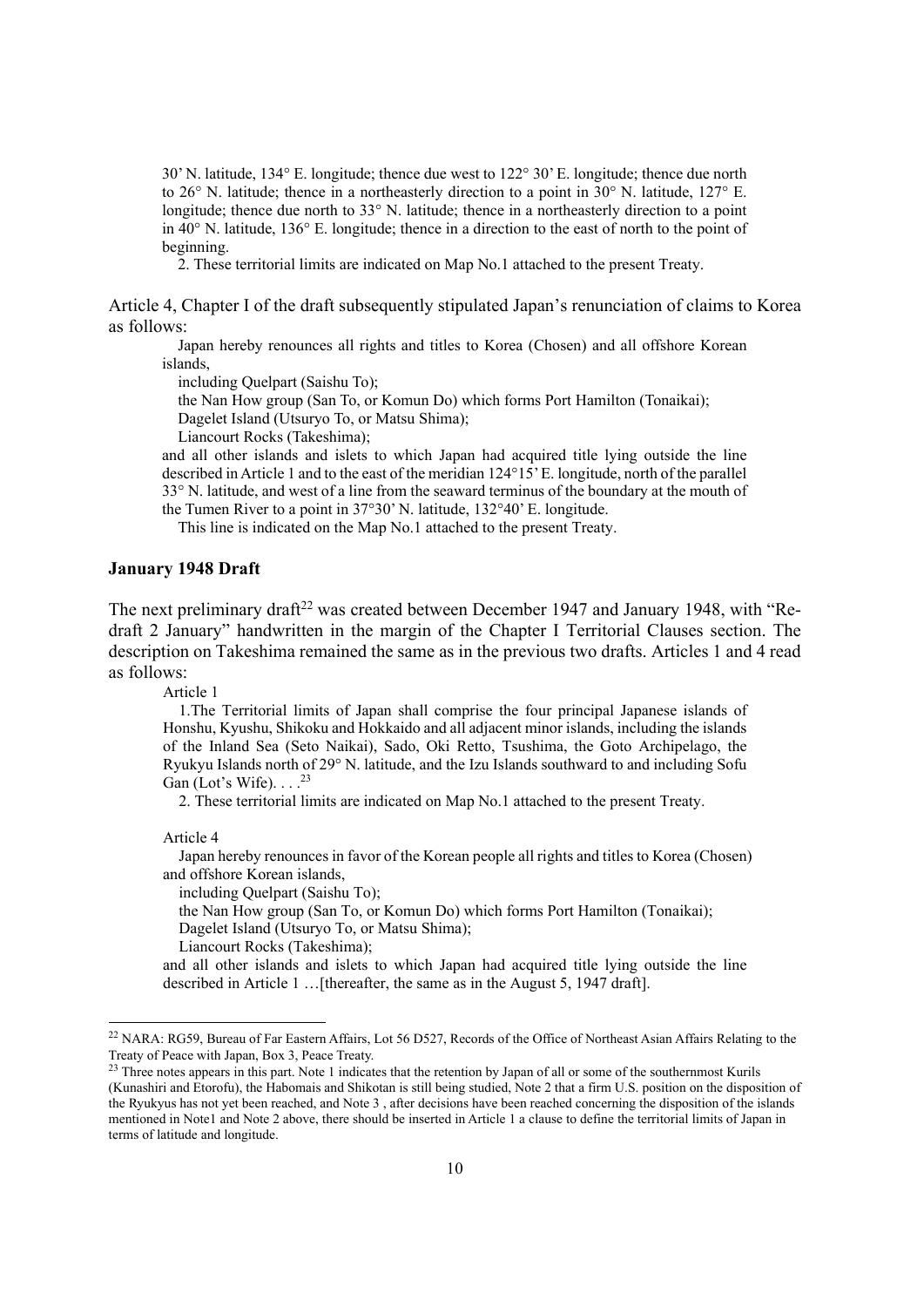### **October 13, 1949 Draft**

The next provisional draft was dated October 13,  $1949<sup>24</sup>$  which was substantially the same as the January 1948 draft, with minor difference in that in Article 1 of Chapter I, Territorial Clauses, the Northern Territories was restored to the list of islands to be retained by Japan, and that in Article 4 the expression was changed to "renounces in favor of Korea" in response to the establishment of the Republic of Korea.

# **November 2, 1949 Draft**

The November 2, 1949 draft<sup>25</sup> differed from that of the previous month only in that chapter and article numbers were changed, that the Northern Territories were dropped from the list of islands to be retained by Japan in the Territorial Clause, Article 3, Chapter II (former Article 1, Chapter I) while the indication with latitude and longitude were revived; and that description became detailed in Article 6 (former Article 4). Otherwise, the draft remained the same with the pervious one, with Takeshima still included in Korea. Article 6 read:

1. Japan hereby renounces in favor of Korea all rights and titles to the Korean mainland territory and all offshore Korean islands, including Quelpart (Saishu To), the Nan How Group (San To, or Kumon Do) which forms Port Hamilton (Tonaikai), Dagelet Island (Utsuryo To, or Matsu Shima), Liancourt Rocks (Takeshima), and all other islands and islets to which Japan has acquired title lying outside the line described in Article 3 and to the east of the meridian 124°15' E. longitude, north of the parallel 33° N. latitude, and west of a line from the seaward terminus of the boundary approximately three nautical miles from the mouth of the Tsumen River to a point in 37°30' N. latitude, 132°40' E. longitude.

2. This line is indicated on the Map attached to the present Treaty.

# **B. Comments by the Acting Political Adviser in Japan and Revision of the Related Provisions**

### **Summary Comment on the November 2, 1949 Draft (Telegram)**

The abovementioned November 2, 1949 provisional draft of the Treaty of Peace with Japan was also sent to the United States' Acting Political Adviser in Japan, William J. Sebald in Tokyo. In Japan, losing its independence at the time, there was no US ambassador, but the Acting Political Adviser instead, effectively functioning as the US mission to Japan.

Sebald sent a telegram to Assistant Secretary of State for Far Eastern Affairs, William Walton Butterworth (officially addressed to the Secretary of State) on November 14, 1949,<sup>26</sup> to share his view on the provisional draft as the Acting Political Adviser in Japan. He said in the telegram that while further details would be sent in writing, "The following are our preliminary comments

<sup>&</sup>lt;sup>24</sup> NARA: RG59, Decimal File 1945-49, Box 3515, 740.0011 PW PEACE/10-1449.<br><sup>25</sup> Ibid., 740.0011 PW (PEACE)/11-249.<br><sup>26</sup> Ibid., 740.0011 PW (PEACE)/11-1449: and *Foreign Relations of the United States 1949*, vol. 7, p. 89 *FR 1949*, etc.).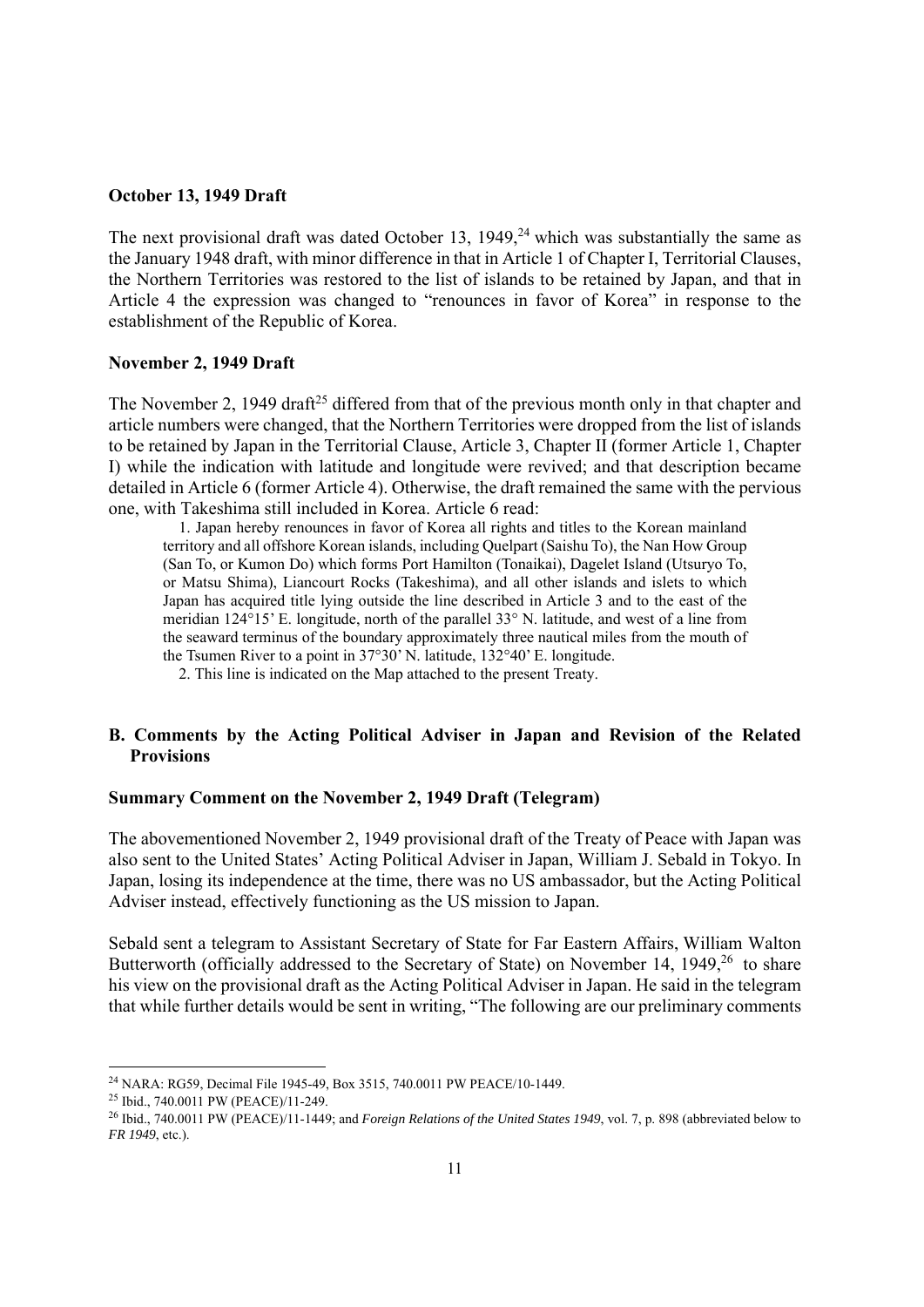concerning those provisions which we consider of high importance," referring to 15 articles in the text. As with Article 6 (renouncing Korea Clause), he commented:

Recommend reconsideration Liancourt Rocks (Takeshima). Japan's claim to these islands is old and appears valid. Security considerations might conceivably envisage weather and radar stations thereon.

### **Detailed Comment on the November 2, 1949 Draft (Letter)**

The detailed comment, as in the above telegram, was sent to the Secretary of State on November 19, 1949, in the form of letter and its attachment.27 The attached document entitled "Detailed Comment on November 2 Draft Treaty" noted the following in relation to Article 3 (Clause on the territorial limits of Japan):

It is admitted that this Article offers a practical and convenient manner of describing the territories which Japan gives up and those which Japan retains. It is believed, however, that the method of delineation employed in this Article has serious psychological disadvantages. If possible, it is recommended that another method of description be employed which avoids circumscribing Japan with a line even if it is necessary to enumerate a large number of territories in an annex. We suggest that the practicability be explored of defining Japan territorially in positive terms, altering Article 3 approximately as follows: retain the first six lines of the draft of paragraph 1; name further islands as necessary off the coasts of Japan; continue with the words "and all other islands nearer therefrom to the home islands of Japan"; and conclude Article 3 with the statement that "all islands within the area described, with a three-mile belt of territorial waters, shall belong to Japan." In any event, the omission of paragraph 2 and of the map is recommended.  $\dots$ 

Sebald continued to make proposals on the whole Territorial Clauses section (e.g. only renunciation be stipulated and affiliation be decided by the parties except Japan) and on how to deal with Taiwan and the Northern Territories, which was followed by Takeshima:

With regard to the disposition of islands formerly possessed by Japan in the direction of Korea it is suggested that Liancourt Rocks (Takeshima) be specified in our proposed Article 3 as belonging to Japan. Japan's claim to these islands is old and appears valid, and it is difficult to regard them as islands off the shore of Korea. Security considerations might also conceivably render the provision of weather and radar stations on these islands a matter of interest to the United States.

### **December 29, 1949 Draft**

In response to Sebald's view that Takeshima be in the Japanese territory, the Department of State revised the relevant articles next month in its draft of December 29, 1949.<sup>28</sup> Takeshima was added in the enumeration of islands to be retained by Japan in Article 3, Chapter II, Territorial Clauses. The revised article read as follows:

1.The Territory of Japan shall comprise the four principal Japanese islands of Honshu, Kyushu, Shikoku and Hokkaido and all adjacent minor islands, including the islands of the Inland Sea (Seto Naikai); Tsushima, Takeshima (Liancourt Rocks), Oki Retto, Sado, Okujiri, Rebun, Riishiri and all other islands in the Japan Sea (Nippon Kai) within a line connecting the farther shores of Tsushima, Takeshima and Rebun; the Goto archipelago, the Ryukyu

<sup>&</sup>lt;sup>27</sup> Ibid., 740.0011 PW (PEACE)/11-1949.<br><sup>28</sup> NARA: RG59, Lot 54 D423, JAPANESE PEACE TREATY FILES OF JOHN FOSTER DULLES, Box 12, Treaty Drafts 1949–March 1951. This file contains the revised version of February 1950, but the cover letter makes it clear that the section related to Takeshima had not been changed from the original version.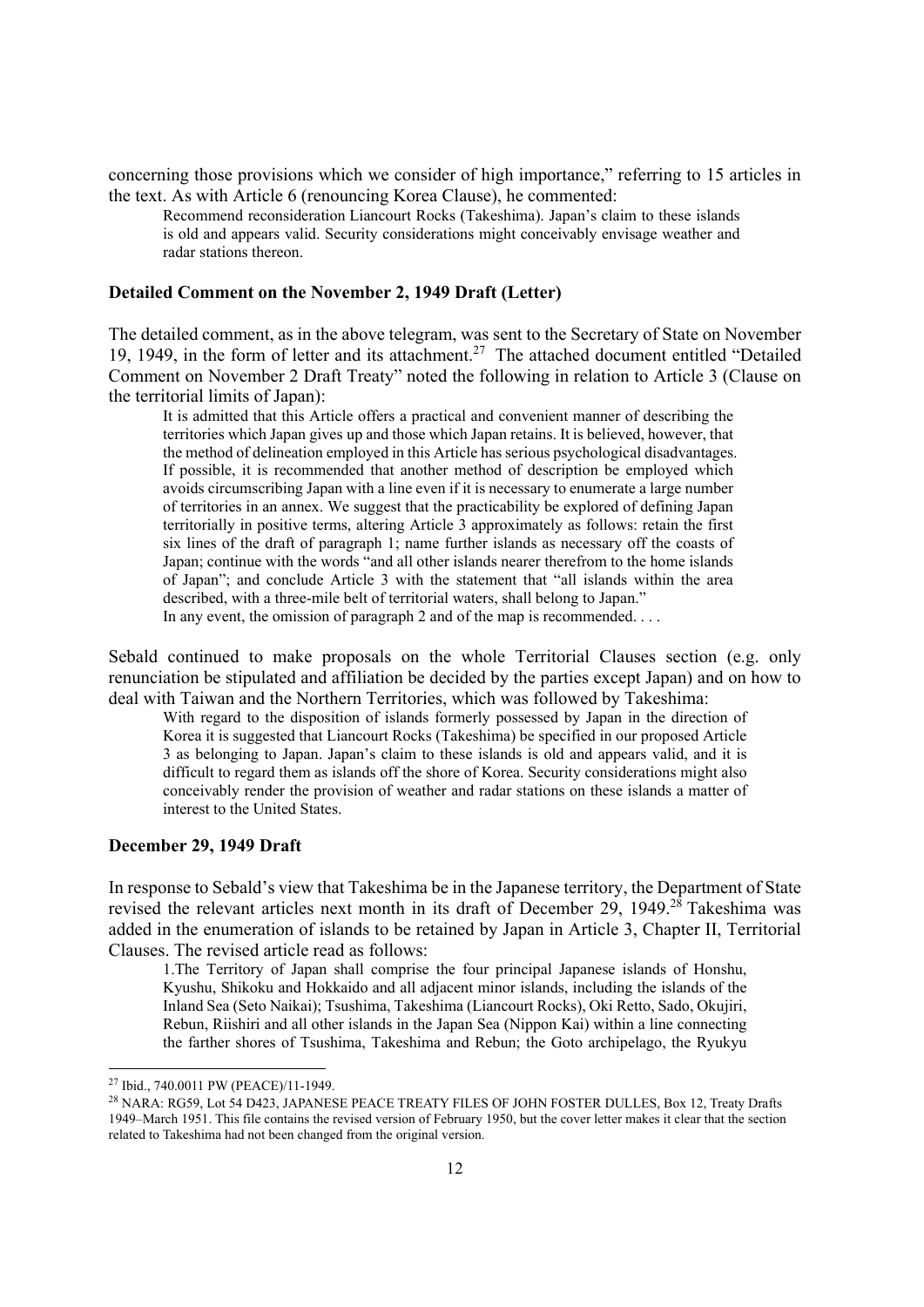Islands north of 29° N. latitude, and all other islands of the East China Sea east of longitude 127° east of Greenwich and north of 29° N. latitude; the Izu Islands southward to end including Sofu Gan (Lot's Wife) and all other islands of the Philippine Sea nearer to the four principal islands than the islands named; and the Habomai group and Shikotan lying to the east and south of a line extending from …. All of the islands identified above, with a threemile belt of territorial waters, shall belong to Japan.

2. All of the islands mentioned above are shown on the map attached to the present Treaty.

Takeshima was then dropped from Article 6 on the renunciation of Japan's claims to Korea. The new article read as follows:

Japan hereby renounces in favor of Korea all rights and titles to the Korean mainland territory and all offshore Korean islands, including Quelpart (Saishu To), the Nan How group (San To, or Komun Do) which forms Port Hamilton (Tonaikai), Dagelet Island (Utsuryo To, or Matsu Shima), and all other offshore Korean islands and islets to which Japan had acquired title.

#### **Summary**

In reference to the US State Department's provisional draft of the Treaty of Peace with Japan dated November 2, 1949, which included Takeshima in Korea, the United States' Acting Political Adviser in Japan, William J. Sebald, suggested by telegram and letter that this would be false. As a result, a new draft was drawn up the following month on December 29, 1949, adding Takeshima to those islands to be retained by Japan and excluding it from the clause on the renunciation of Japan's claims to Korea.

### **3. Drafts of the Treaty of Peace with Japan in and after 1950**

### **A. US-UK Coordination on the Draft Peace Treaty**

## **State Department Commentary**

The abovementioned December 29, 1949 draft was used within the US Government until the summer of 1950, with partial amendments. With the drafts dated October 13, 1949 and later, the State Department had made a commentary on the draft treaty, and updated them along with the change of the draft (for internal use in the US Government). The "Commentary on Draft Treaty of Peace with Japan,"29 as in July 1950, explained Article 3 (the clause on the territories to be retained by Japan) in the December 29, 1949 draft in relation to Takeshima in this way:

Takeshima (Liancourt Rocks) – The two uninhabited islets of Takeshima, almost equidistant from Japan and Korea in the Japan Sea, were formally claimed by Japan in 1905, apparently without protest by Korea, and placed under the jurisdiction of the Oki Islands Branch Office of Shimane Prefecture. They are a breeding ground for sea lions, and records show that for a long time Japanese fishermen migrated there during certain seasons. Unlike Dagelet Island a short distance to the west, Takeshima has no Korean name and does not appear ever to have been claimed by Korea. The islands have been used by U.S. forces during the occupation as a bombing range and have possible value as a weather or radar station site.

<sup>29</sup> NARA: RG59, Decimal File 1950-54, Box 3006, 694.001/7-1850.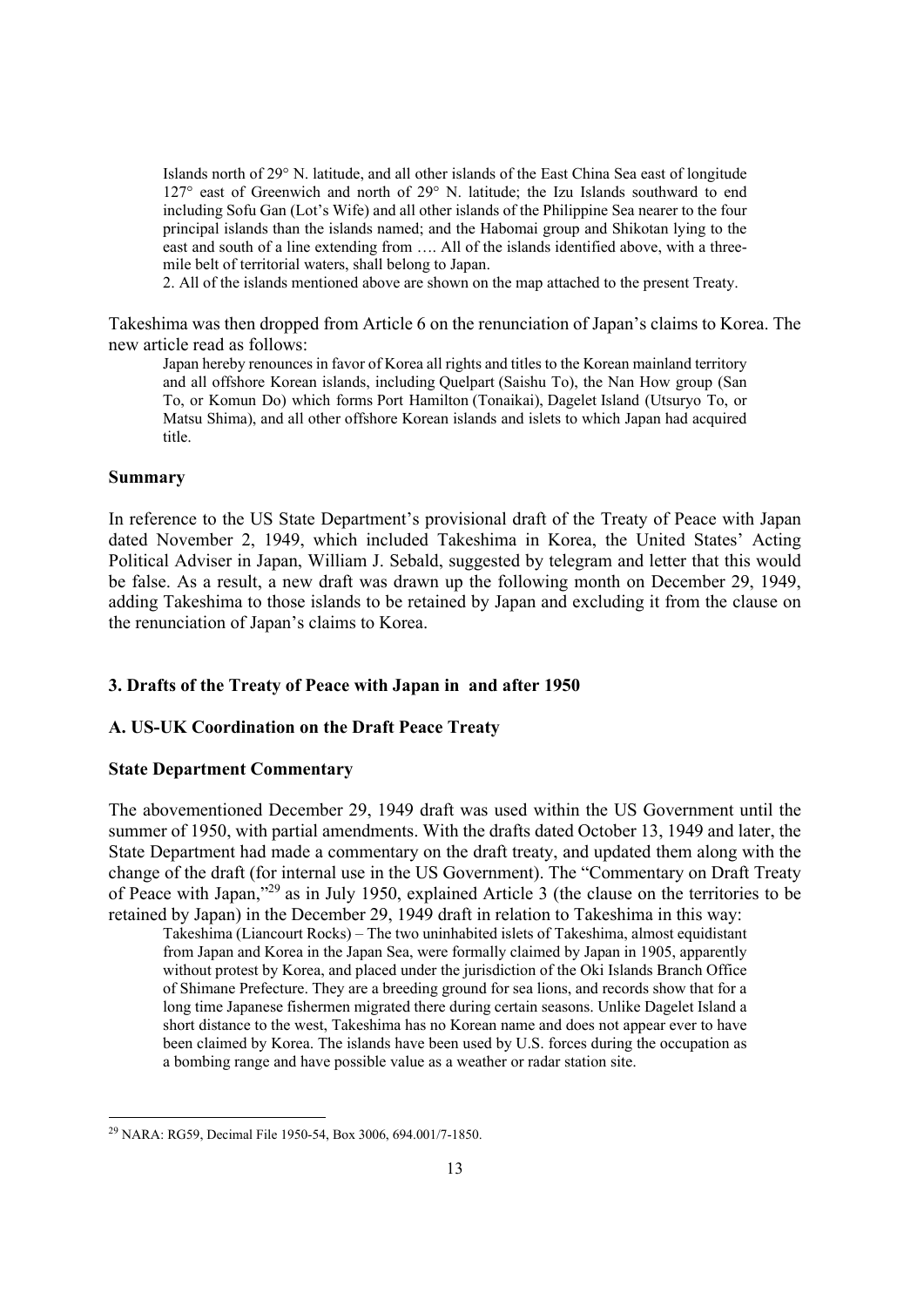### **"a simple Treaty"**

On April 19, 1950, John Foster Dulles was appointed as consultant to the Secretary of State, and on May 18, assumed another capacity of drafting the Peace Treaty.<sup>30</sup> In fall 1950, the treaty drafting process entered a new phase for coordination with the concerned countries. The first draft that Dulles made in cooperation with State Department officials in charge was one dated August 7, 1950. Dulles called it "a simple Treaty . . . as a possible alternative to the long form previously circulated,"<sup>31</sup> more concise than the previous State Department drafts, without enlisting islands to be retained by Japan and attaching an annex of map.

In Chapter IV ("Territory") of the August 7, 1950 draft, the text of the Korean clause (Article 4) became "Japan recognizes the independence of Korea and will base its relation with Korea on the resolutions adopted by the United Nations Assembly on December \_, 1948." In this clause, the reference to the islands of Quelpart, Port Hamilton, and Dagelet was erased.

The August 7 draft was subsequently amended on September 11, 1950,<sup>32</sup> with Article 4 on Korea now reading:

Japan recognizes the independence of Korea and will base its relation with Korea on the resolutions of the United Nations General Assembly and Security Council with respect to Korea.

A paper that summarized the September 11, 1950 draft into seven points was created on the same day.<sup>33</sup> The third point in the paper dealt with territory, stating in relation to Korea simply that Japan would "recognize the independence of Korea."

The seven-point summary was presented to the concerned countries in and after fall 1950. It was also released to the press by the State Department on November 24, 1950, and became generally known as the "Seven Points on the Treaty of Peace with Japan."

### **US's Answer to Questions by the Australian Government**

As noted above, the short draft no longer listed the islands to be retained by Japan, with Takeshima dropped from the draft. However, this did not change the intention of leaving Takeshima in Japan's territory. For example, in response to the clarification on the third point of the Seven Points by the Australian government, requesting "more precise information concerning the disposition of former Japanese territories," the United States answered:<sup>34</sup>

It is thought that the islands of the Inland Sea, Oki Retto, Sado, Okujiri, Rebun, Riishiri, Tsushima, Takeshima, the Goto Archipelago, the northernmost Ryukyus, and the Izus, all long recognized as Japanese, would be retained by Japan. . . . [The rest of the response, which deals with trusteeship over the Ryukyus, etc., has been omitted.]

# **US Draft**

<sup>&</sup>lt;sup>30</sup> *FR 1950*, vol. 6, pp. 1160–1161.<br><sup>31</sup> Ibid., p. 1267 -.

 $32$  Ibid., p. 1297 -.<br> $33$  Ibid., p. 1296 -; and *Department of State Bulletin*, Dec. 4, 1950, p.881

<sup>&</sup>lt;sup>34</sup> NARA: RG59, Decimal File 1950-54, Box 3007, 694.001/10-2650; and *FR 1950*, vol. 6, p. 1327 -.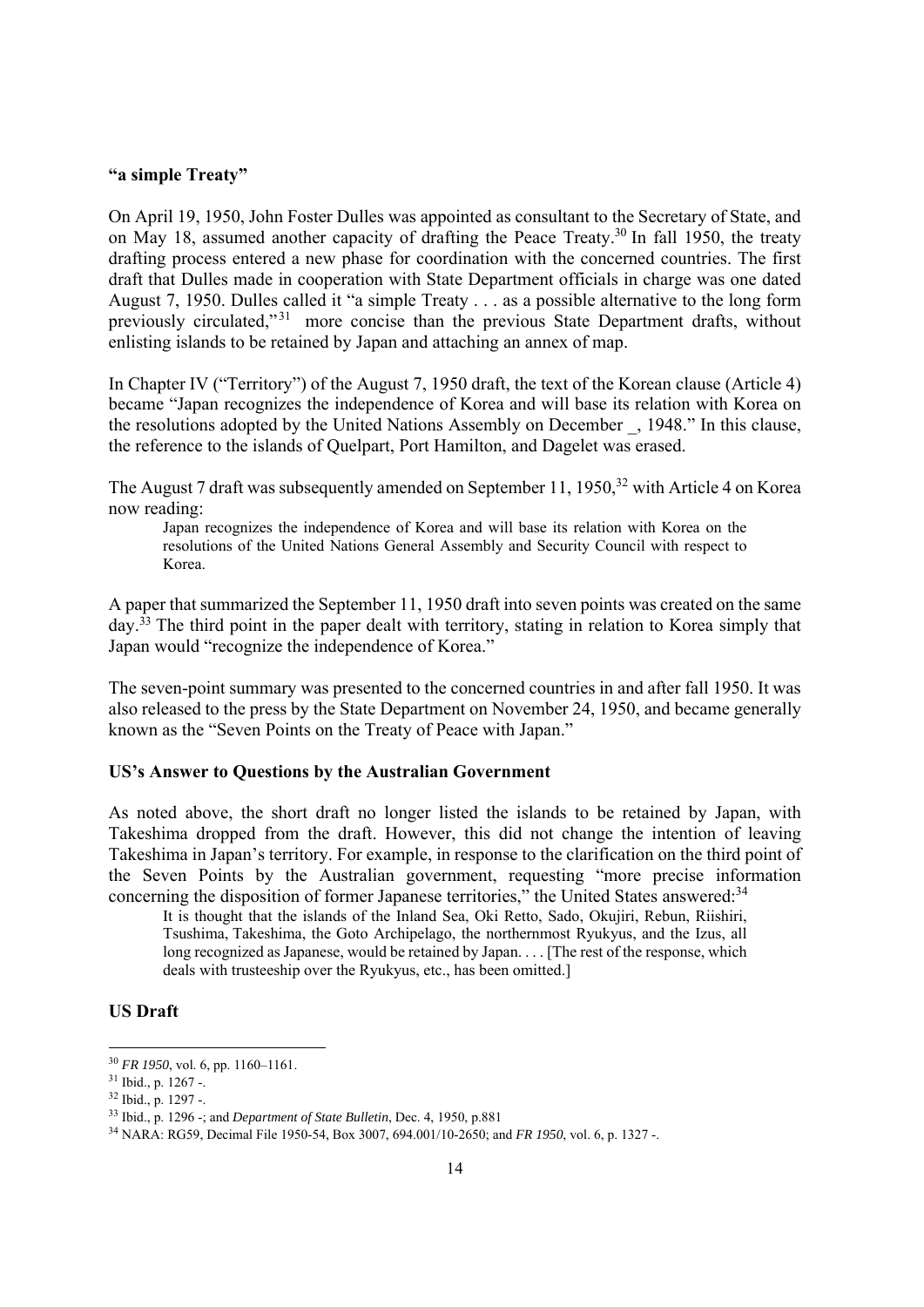After exchanging views with major Allied Powers and informal hearings with Japan, the US Government produced a draft of the Treaty dated March 23, 1951,<sup>35</sup> Article 3 of which was "Japan renounces all rights, titles and claims to Korea, Formosa and the Pescadores" (going on to deal with trusteeship, etc.).

# **UK Draft**

In the meantime, the United Kingdom had been preparing its own drafts apart from the United States. Following the first draft dated February 1951<sup>36</sup> and the second dated March 1951,<sup>37</sup> a draft of the Treaty was completed on April 7, 1951. The "UK Draft"38 adopted the method used in the abovementioned US drafts of November 2, 1949 and before, that is, circumscribing Japan with a line indicated by latitude and longitude and recognizing Japan's continued sovereignty over the islands inside that line. In the UK Draft, Takeshima was placed outside the line. Article 1 of Part I: Territorial Clauses read:

Japanese sovereignty shall continue over all the islands and adjacent islets and rocks lying within an area bounded by a line from latitude 30° N., in a north-westerly direction to approximately latitude  $33^{\circ}$  N.  $128^{\circ}$  E., then northward between the islands of Quelpart, Fukue-Shima bearing north-easterly between Korea and the island of Tsushima, continuing in this direction with the islands of Oki-Retto to the south-east and Take Shima to the northwest curving with the coast of Honshu . . . The line above described is plotted on the map attached to the present treaty (Annex I). In the case of a discrepancy between the map and the textual description of the line, the latter shall prevail.

It is not clear why the UK draft removed Takeshima from Japan's territory, but the United Kingdom might have been influenced by SCAPIN-677 mentioned in the first section of this paper. The UK draft also included a clause regarding the renunciation of claims to Korea in Article 2, as follows:

Japan hereby renounces any claim to sovereignty over, and all right, title and interest in Korea, and undertakes to recognize and respect all such arrangements as may be made by or under the auspices of the United Nations regarding the sovereignty and independence of Korea.

## **Creation of a Joint US-UK Draft**

With both the United States and the United Kingdom having produced their treaty drafts, consultations were held in Washington in May 1951 between the diplomatic authorities of the two states, resulting in "the Joint United States-United Kingdom Draft Peace Treaty" of May 3, 1951.39 The method used in the UK draft, which used latitude and longitude to specify the islands to be retained by Japan (and which the US draft of December 29, 1949 dropped) was no longer held. The clause of the renunciation of Japan's claims to Korea appeared in Article 2 in a way that merged the US and UK drafts (for the United States, back to the language of the December

<sup>&</sup>lt;sup>35</sup> *FR 1951*, vol. 6, pt. 1, p. 944 -.<br><sup>36</sup> Records of the United Kingdom's Foreign Office at the Public Record Office (PRO): FO371/92532, FJ1022/97, p.58 -.<br><sup>37</sup> PRO: FO371/92535, FJ1022/171, p.70 -.

<sup>&</sup>lt;sup>38</sup> PRO: FO371/92538, FJ1022/222, p.14 -. The map was referenced from The US National Archives. NARA: RG59, Lot 54 D423, JAPANESE PEACE TREATY FILES OF JOHN FOSTER DULLES, Box 12, Treaty Drafts –May 3, 1951. 39 *FR 1951*, vol. 6, pt. 1, p. 1024 -.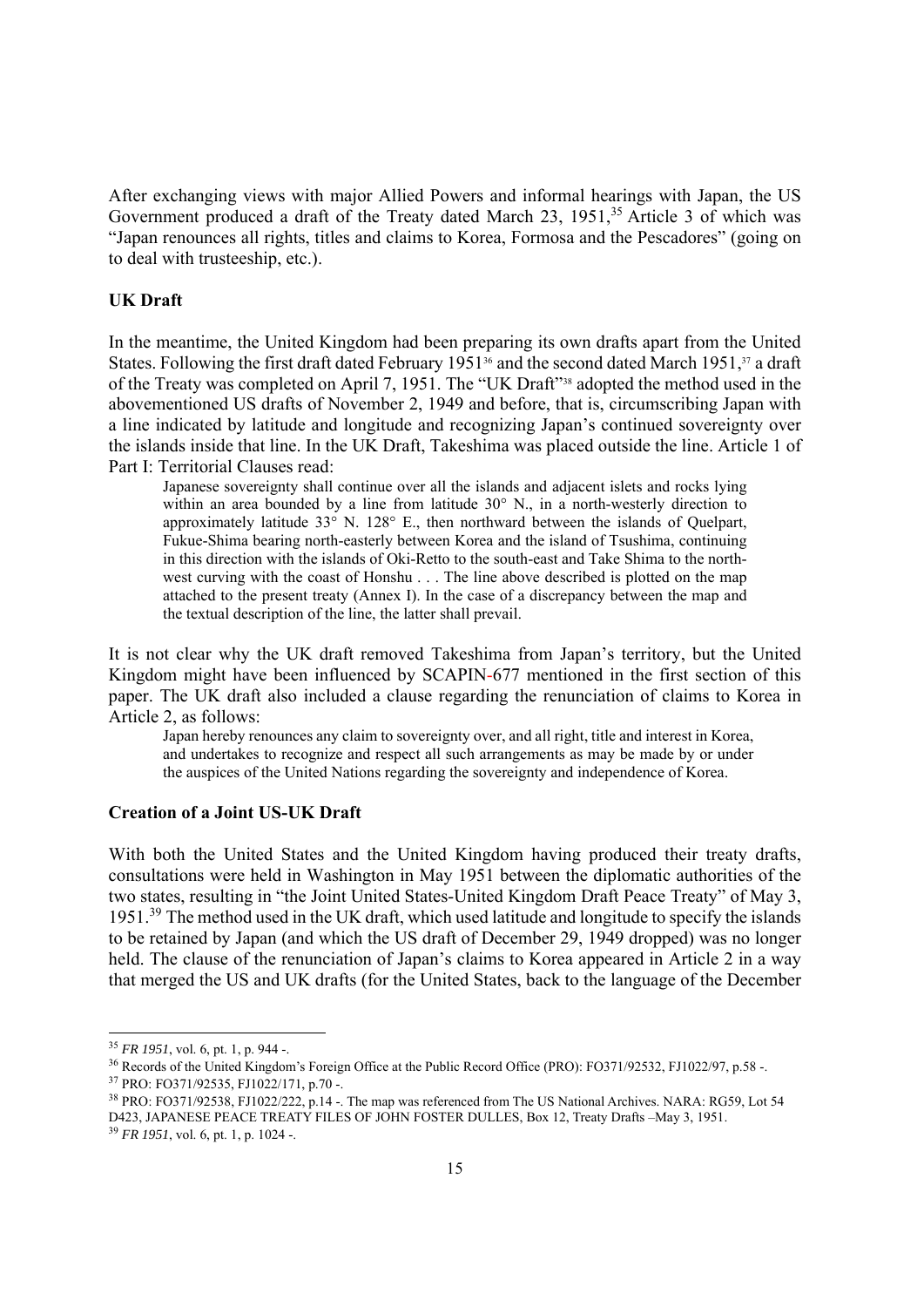29, 1949 draft), stating that "Japan renounces all rights, titles and claims to Korea (including Quelpart, Port Hamilton and Dagelet)."

In relation to the background in this period, the Commentary on the draft treaty by the US State Department on June 1, 1951<sup>40</sup> depicts that in response to the following comment of the New Zealand Government:

In view of the need to ensure that none of the islands near Japan is left in disputed sovereignty, the New Zealand Government favours the precise delimitation by latitude and longitude of the territory to be retained by Japan as suggested in Article 1 of the United Kingdom's draft. The adoption of this device could for example make it clear that the Habomai Islands and Shikotan at present under Russian occupation will remain with Japan.

#### The United States answered:

In the discussions at Washington the British agreed to drop this proposal when the U.S. pointed to the psychological disadvantages of seeming to fence Japan in by a continuous line around Japan. The Japanese had objected to the British proposal when it was discussed with them in Tokyo. U.S. willingness to specify in the treaty that Korean territory included Quelpart, Port Hamilton and Dagelet also helped to persuade the British. As regards the Habomais and Shikotan, it has seemed more realistic, with the USSR in occupation of the islands, not specifically to stipulate their return to Japan.

The British record of the Washington consultations (Summary Record of Seventh Meeting held at 10.30 a.m. on the 2nd May, in Washington)<sup>41</sup> contains the following:

UNITED STATES CHAPTER III

Both Delegations agreed that it would be preferable to specify only the territory over which Japan was renouncing sovereignty. In this connection, United States Article 3 would require the insertion of the three islands Quelpart, Port Hamilton and Dagelet. It was left undecided whether the sentence in British Article 2 requiring Japan to recognize whatever settlement the United Nations might make in Korea should be maintained or not. . . .

The "psychological disadvantages" above in the US commentary relates to the point raised by the United States' Acting Political Adviser in Japan, William Sebald, as mentioned in the preceding chapter. The wording, "Korean territory included Quelpart, Port Hamilton and Dagelet," corresponds to that of the clause on Japan's renunciation of claims to Korea in the December 29, 1949 draft (in which Takeshima came to be retained by Japan), which was drafted in response to Sebald's recommendation. Also in the British record, only three islands are named as territory to be retained by Korea, without reference to Takeshima, which the British draft placed outside the territory to be retained by Japan. Hence it is safe to construe that the US-UK Joint Draft dropped not only the formula of circumscribing Japan used in the UK draft, but also the idea of placing Takeshima outside the line surrounding Japan (namely Takeshima was to be retained by Japan).

The United States and the United Kingdom had a consultation in London in June 1951 during a visit by Dulles, ending with "the Revised United States-United Kingdom Draft of a Japanese Peace Treaty", dated June 14, 1951.<sup>42</sup> The clause of the renunciation to Korea, in Article 2(a) of

<sup>40</sup> Ibid., p. 1055 -.

<sup>41</sup> Anglo-American Meetings on Japanese Peace Treaty. Summary Records of Seventh Meeting. PRO: FO371/92547,

FJ1022/376, p. 66.

<sup>42</sup> *FR 1951*, vol. 6, pt. 1, p. 1119 -.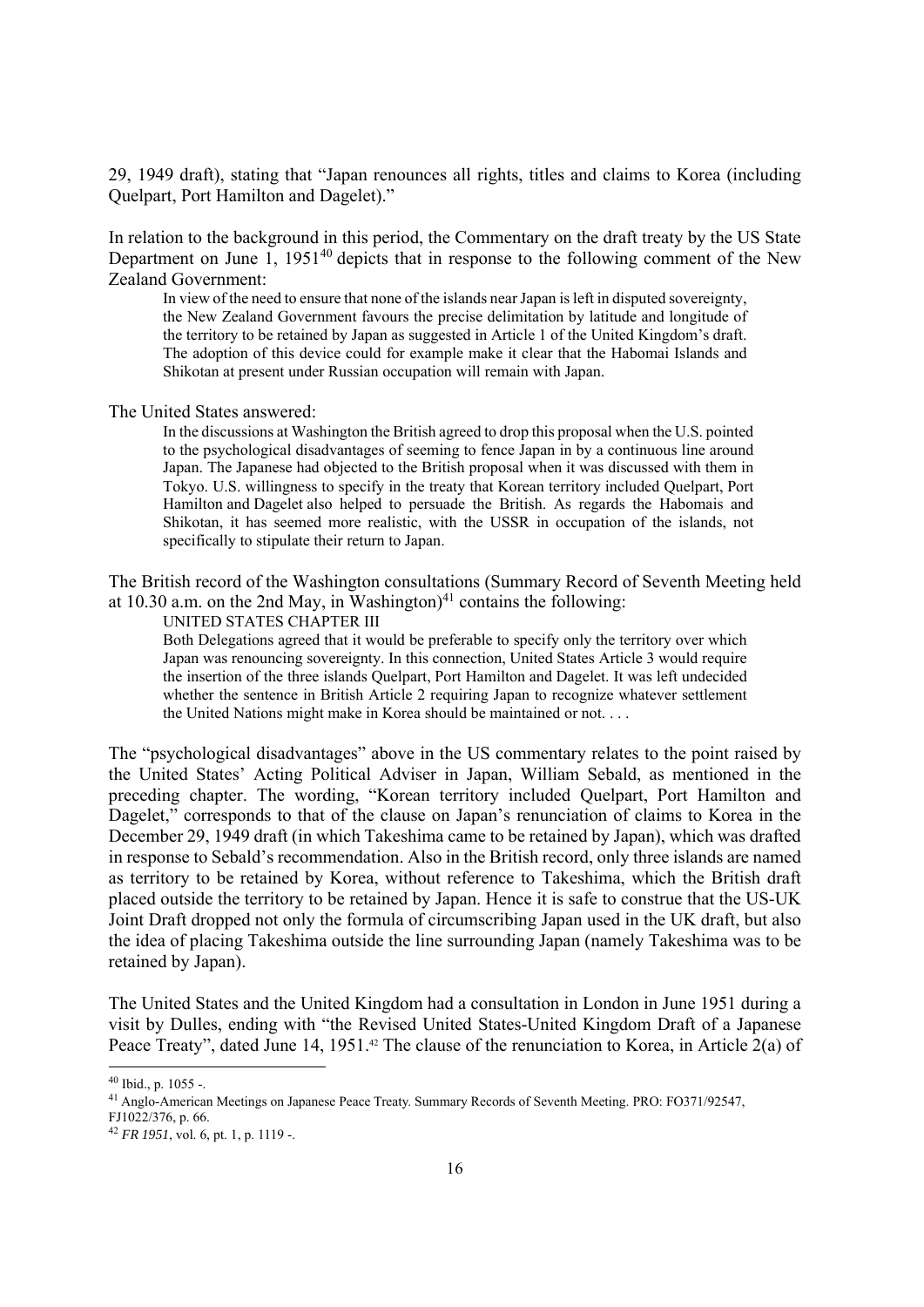this draft, held that in the joint draft of May, which read "Japan, recognizing the independence of Korea, renounces all right, title and claim to Korea, including the islands of Quelpart, Port Hamilton and Dagelet." This language remained unchanged until the final text was signed on September 8, 1951.

# **B. Korean Government's Call for Amendments and US Refusal**

### **Korean Government Memorandum**

The US draft of March 1951 was also delivered to the Republic of Korea. 43 The Korean Government requested 11 items, including Korea's signing to the treaty as a victor, the "return" of Tsushima, participation in the Pacific security system, and seizure of the Japanese assets in Korea.<sup>44</sup> At this moment, no mention was made of the territorial sovereignty of Takeshima.

The Korean Government then responded to the revised US-UK draft of June 1951 (more precisely, to the revised draft as on July 3), again submitting requests dated July 19, 1951. The official note from the Korean Ambassador to the United States, Yang You-chan to the US Secretary of State read:<sup>45</sup>

I have the honor to present to Your Excellency, at the instruction of my Government, the following requests for the consideration of the Department of State with regard to the recent revised draft of the Japanese Peace Treaty.

1. My Government requests that the word "renounces" in Paragraph a, Article Number 2, should be replaced by "confirms that it renounced on August 9, 1945, all right, title and claim to Korea and the islands which were part of Korea prior to its annexation by Japan, including the islands Quelpart, Port Hamilton, Dagelet, Dokdo and Parangdo."

2. [Approval of the seizure and transfer of Japanese properties in Korea] . . .

3. [Continuation of the MacArthur Line] . . .

Please accept, Excellency, the renewed assurance of my highest consideration.

#### **Meeting between the Korean Ambassador to the US and Dulles**

The above note by the Korean Government was handed to the US side at the meeting between Ambassador Yang You-chan and Dulles on July 19, 1951. They were also accompanied by First Secretary Han Pyo-wook on the Korean side, and Arthur B. Emmons III, an officer in charge of Korean Affairs of the State Department, on the US side. The relevant part of the discussion, according to Emmons' record, was as follows:<sup>46</sup>

The Korean Ambassador called upon Mr. Dulles at 2 o'clock this afternoon by prior appointment. In opening the conversation Dr. Yang presented Mr. Dulles with a note addressed to the Secretary (copy attached) raising certain points which the Korean Government wished to have considered for incorporation in the Japanese peace treaty.

<sup>43</sup> Ibid. See Note 1, p. 944.

<sup>44</sup> Comments on Korean Note Regarding U.S. Treaty Draft. NARA: RG59, Lot 54 D423, JAPANESE PEACE TREATY FILES OF JOHN FOSTER DULLES, Box 8, Korea; and Note 2 to *FR 1951*, vol. 6, pt. 1, p. 1183. See also the article indicated in Note 3 to this paper.

<sup>45</sup> NARA: RG59, Lot 54 D423, JAPANESE PEACE TREATY FILES OF JOHN FOSTER DULLES, Box 8, Korea; and *FR* 

<sup>&</sup>lt;sup>46</sup> Ibid.; and *FR 1951*, vol. 6, pt. 1, p. 1202 -.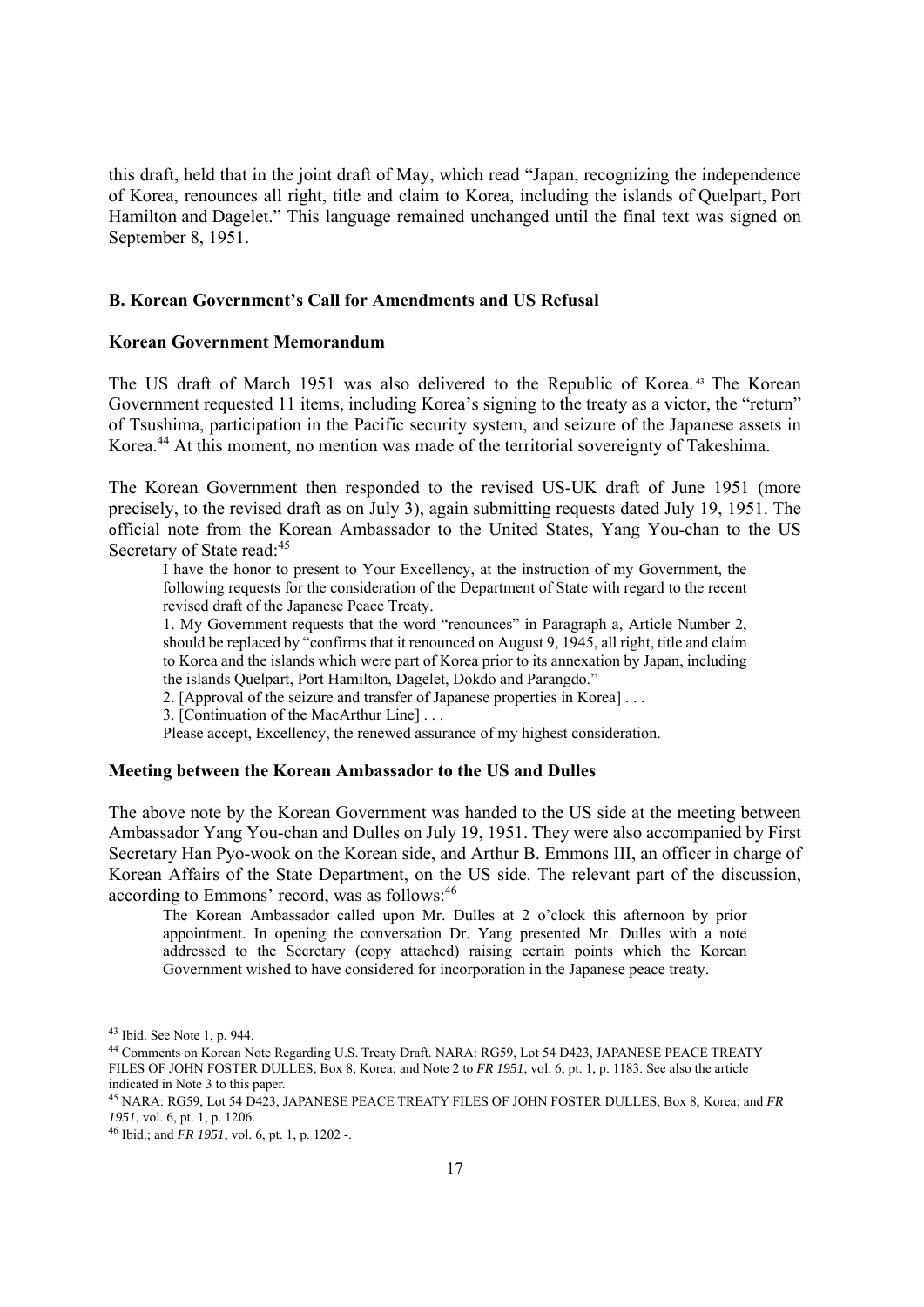After reading the Ambassador's communication, Mr. Dulles discussed the three points contained therein. With regard to the first point, Mr. Dulles was in doubt that the formula confirming Japan's renunciation of certain territorial claims to Korea could be included in the treaty in the form suggested by the ROK. He explained that the terms of the Japanese surrender instrument of August 9, 1945 did not, of themselves, technically constitute a formal and final determination of this question. He added, however, that the Department would consider including in the treaty a clause giving retroactive effect to the Japanese renunciation of territorial claims to August 9, 1945. The Korean Ambassador replied that if this were done he believed that the point raised by his Government would be met satisfactorily.

Mr. Dulles noted that paragraph 1 of the Korean Ambassador's communication made no reference to the Island of Tsushima and the Korean Ambassador agreed that this had been omitted. Mr. Dulles then inquired as to the location of the two islands, Dokdo and Parangdo. Mr. Han stated that these were two small islands lying in the Sea of Japan, he believed in the general vicinity of Ullungdo. Mr. Dulles asked whether these islands had been Korean before the Japanese annexation, to which the Ambassador replied in the affirmative. If that were the case, Mr. Dulles saw no particular problem in including these islands in the pertinent part of the treaty which related to the renunciation of Japanese territorial claims to Korean territory.

In regard to paragraph 2 of the Ambassador's communication, Mr. Dulles . . . [Dulles goes on to tell Korea that he could not foresee that Korea's demand in the second paragraph of the communication would involve any particular difficulty, but that with reference to the third paragraph, he could say right off that it would be impossible, etc.]

### **US Response to Korea's Note**

In response to the Korean Government's request to amend the treaty draft in a way to include "Dokdo"/Takeshima in the Korean territory, Assistant Secretary of State for Far Eastern Affairs, Dean Rusk carried the United States' final response by a diplomatic note<sup>47</sup> dated August 10, 1951 to the Korean ambassador. The relevant part in that note was as follows:

Excellency: I have the honor to acknowledge the receipt of your notes of July 19 and August 2, 195148 presenting certain requests for the consideration of the Government of the United States with regard to the draft treaty of peace with Japan.

With respect to request of the Korean Government that Article 2(a) of the draft be revised to provide that Japan "confirms that it renounced on August 9, 1945, all right, title and claim to Korea and the islands which were part of Korea prior to its annexation by Japan, including the islands Quelpart, Port Hamilton, Dagelet, Dokdo and Parangdo," the United States Government regrets that it is unable to concur in this proposed amendment. The United States Government does not feel that the Treaty should adopt the theory that Japan's acceptance of the Potsdam Declaration on August 9, 1945 constituted a formal or final renunciation of sovereignty by Japan over the areas dealt with in the Declaration. As regards the island of Dokdo, otherwise known as Takeshima or Liancourt Rocks, this normally uninhabited rock formation was according to our information never treated as part of Korea and, since about 1905, has been under the jurisdiction of the Oki Islands Branch Office of Shimane Prefecture of Japan. The island does not appear ever before to have been claimed by Korea. It is understood that the Korean Government's request that "Parangdo" be

<sup>&</sup>lt;sup>47</sup> Ibid.; and Note 3 to *FR 1951*, vol. 6, pt. 1, p. 1203.<br><sup>48</sup> On August 2, Korea again requested the inclusion of (1) Japan's renunciation of all Japanese property in Korea, (2) continuation of the MacArthur Line, and (3) Korea's entitlement to the benefits of Article 15(a) (return of the property of each Allied Power within Japan). NARA: RG59, Lot 54 D423, JAPANESE PEACE TREATY FILES OF JOHN FOSTER DULLES, Box 8, Korea.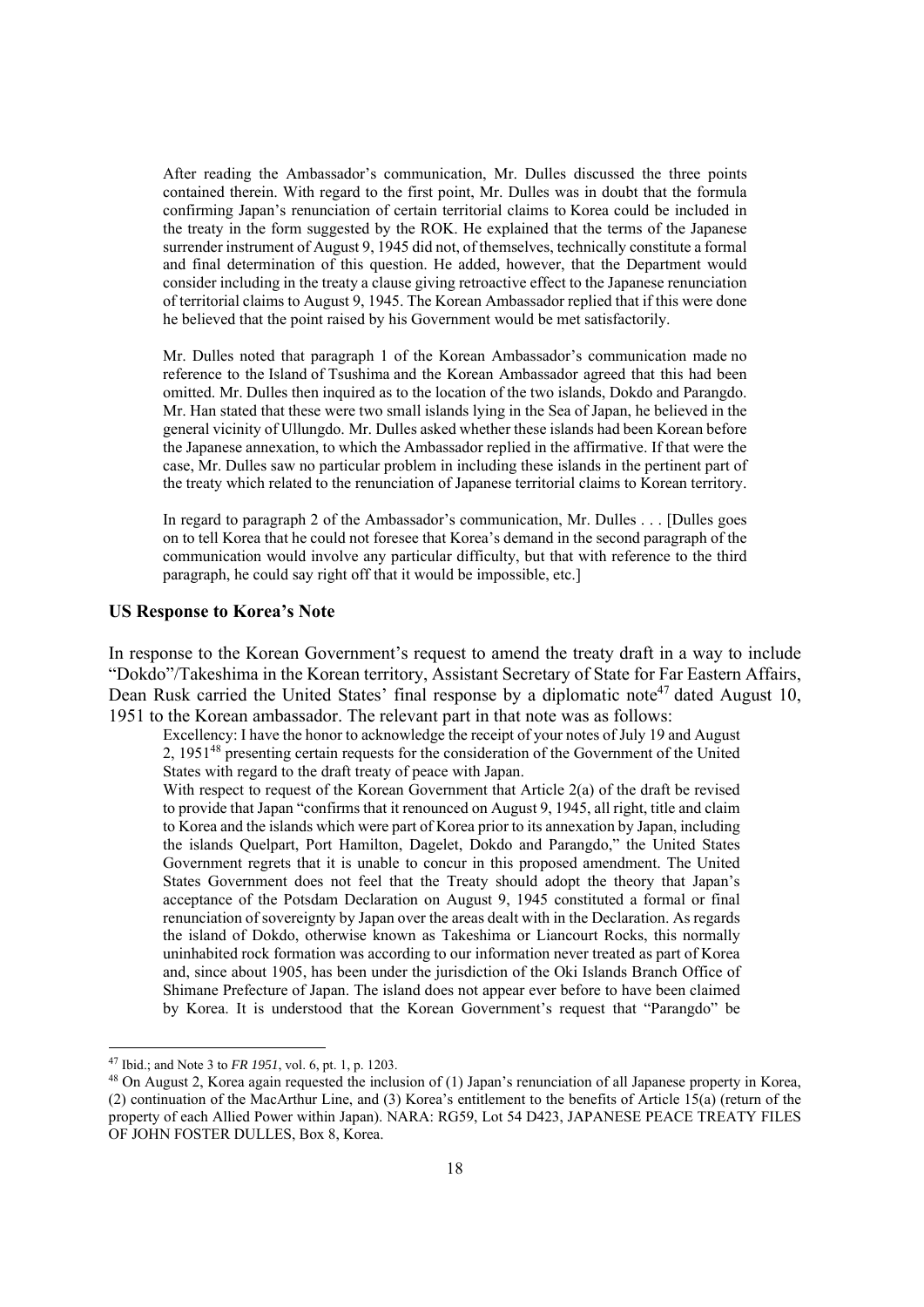included among the islands named in the treaty as having been renounced by Japan has been withdrawn.

The United States Government agrees that the terms of paragraph (a) of Article 4 of the draft treaty . . .

Accept, Excellency, the renewed assurances of my highest consideration. For the Secretary of State: Dean Rusk

In relation to Parangdo, in my previous paper (see Preface of this paper), I wrote "it might be ' in Chinese characters, but is not known in detail". Later I learned from Yoshio Morita, well-known as the author of *Chosen shusen no kiroku* [Records of the End of the War in Korea], <sup>49</sup> that there was a reference to Parangdo in the recollections of Yu Chin- $o^{50}$ , who was involved in drafting the Korean Government's requests. The gist of that reference is as follows.

I [Yu Chin-o] encountered and began examining the US's provisional draft Treaty of Peace with Japan at the end of March or the beginning of April 1951, finding problematic in Article 4(a) on attributed property (i.e., Japanese property located in Korea) and Article 2 on territory. Thinking that the Korean Government must submit a comment on these issues, I immediately began preparing the document. First, I visited [historian] Choe Nam-seon to ask which islands Korea could claim as Korean territory in historic terms. I was persuaded of Choe's explanation on the history of Dokdo. I learned that there were no grounds for Tsushima being Korean territory, but I gained new knowledge instead. There was Parangdo around in the center of the triangle of Mokpo, Nagasaki, and Shanghai, appearing intermittently between waves. He suggested that it be better to take advantage of this opportunity to confirm its affiliation as Korean territory. If the name of Parangdo were to be mentioned in the treaty, Korea's territory would stretch farther in southwest of Chejudo (Quelpart); so I was overjoyed at Choe's words. . . . I wasn't confident very much about the island, but I thought that there would be no harm in including it in the comment even if it didn't actually exist, so I asked that it be added to Article 2 of the peace treaty along with Dokdo. . . . An on-site survey was conducted in the summer of 1951, but we couldn't find Parangdo.<sup>51</sup>

An office memorandum dated August 3, 1951 in the State Department record describes that although they "tried all resources in Washington," they could not identify "Dokdo" and Parangdo. When they asked the Korean embassy, an embassy officer answered that he "believed Dokdo was near Ullungdo, or Takeshima Rock, and suspected that Parangdo was too."52

### **Summary**

From the summer of 1950 onward, the United States made treaty drafts in a simple form, abandoning the formula of listing the islands to be retained by Japan. However, there was no change in the intention of keeping Takeshima in Japan's territory. The draft of the Peace Treaty was finalized in coordination with the British draft.

Popkyong Publishing, 1989), page 235, Parangdo was discovered in a 1984 survey and was turned out to be Socotra Rock. However, if it is Socotra Rock, because this is marked on sea charts as lying five meters below the surface, it is doubtful as to whether a sunken rock in the high sea could be claimed as territory in terms of internationa

<sup>&</sup>lt;sup>49</sup> Tokyo: Gannando-shoten, 1964 - four volumes including appendices.<br><sup>50</sup> Yu Chin-o, "Toward the Commencement of Korea-Japan Talks, Part 1," *Sasang-gye* (February 1966).<br><sup>51</sup> According to Yang Tae-jin, *Hangug byeonban* 

<sup>&</sup>lt;sup>52</sup> Office Memorandum from Fearey to Allison, NARA: RG59, Lot 54 D423, JAPANESE PEACE TREATY FILES OF JOHN FOSTER DULLES, Box 8, Korea.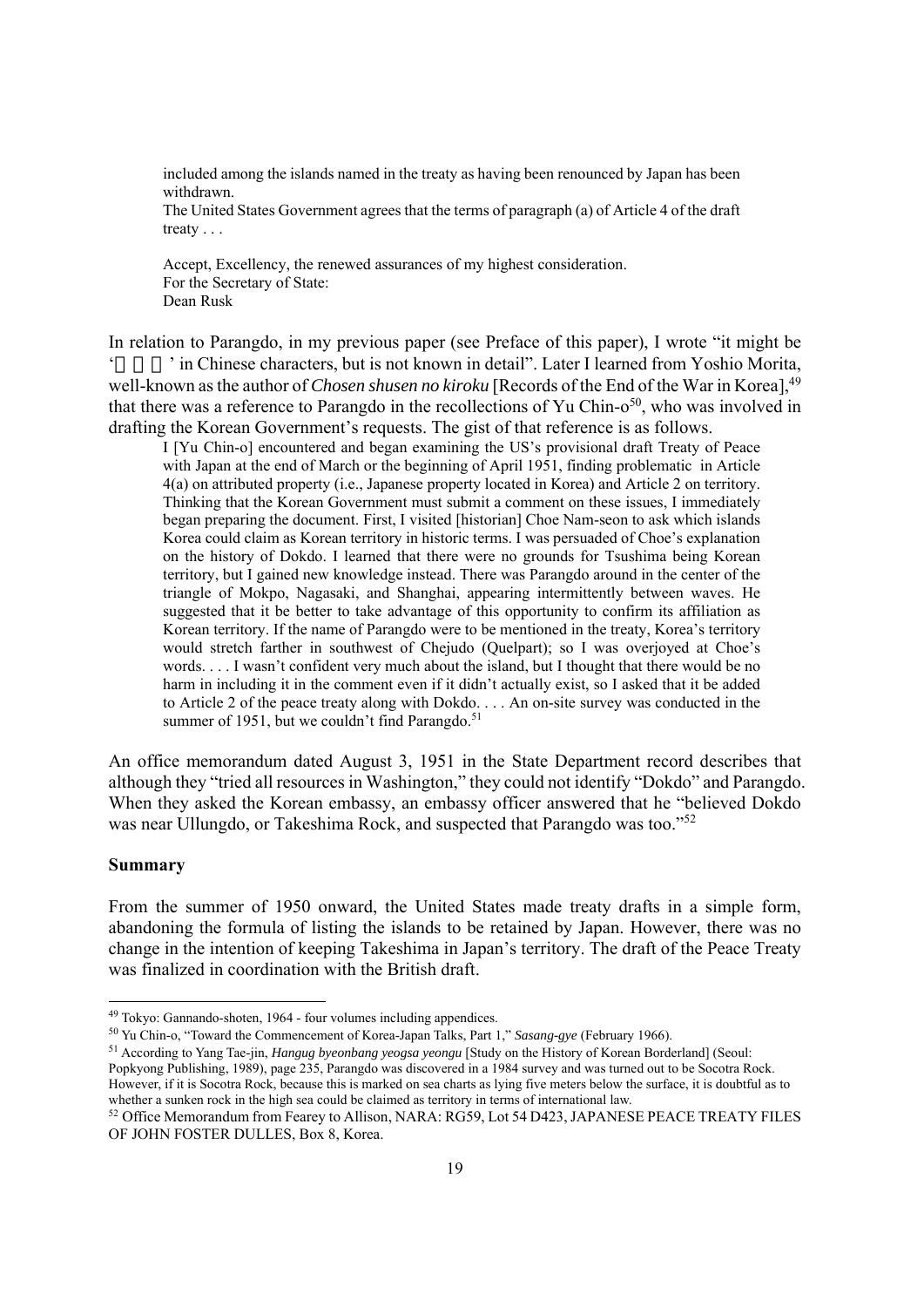In the diplomatic note dated July 19, 1951 to the US Secretary of State, the Korean Government requested that Takeshima ("Dokdo") be exemplified as an island belonging to Korea in Article 2(a) of the draft treaty, which dealt with Japan's renunciation of claims to Korea. In a diplomatic note dated August 10, 1951, the United States refused the request for amendment of the treaty text on the grounds that the island had never been treated as part of Korea according to US information. After hearing the views from scholars, the Korean side requested that Takeshima ("Dokdo") and "Parangdo" be clarified in the draft treaty, but apparently without sufficient preparation.

### **4. Conclusion**

The Treaty of Peace with Japan was signed in San Francisco on September 8, 1951, fixing the text of the clause on the renunciation of territorial claims to Korea (Article 2(a)) as in the Revised United States-United Kingdom Draft of June 1951. Thus, it is not true that the San Francisco Peace Treaty confirmed that Takeshima was separated from Japan, nor did it approve that Takeshima belonged to Korea as part of Utsuryo-to (Ulleungdo or Dagelet), as claimed by Korea. Instead the Treaty confirmed that Takeshima shall be held by Japan.

The abovementioned recollections by Yu Chin-o observe that although it is not understandable that the Treaty does not directly refer to "Dokdo" despite the Korean Government's request, this cannot be interpreted in a way that the United States considered "Dokdo" to be Japanese territory, but should be construed that such a small rock attached to Ulleungdo was not worth specifying in the Treaty. Kim Dong-jo, Director of the Political Affairs Bureau within the Korean Ministry of Foreign Affairs in 1951, notes in the book of his memoirs, whose Japanese translation was recently published,<sup>54</sup> that although the Korean side asked the United States to clarify that "Dokdo" be as part of the Korean territory in the treaty draft as of July 1951, the United States rejected; however, the United States flatly removed "Dokdo" from the area of Japanese territory, and clarified that "Dokdo" was not only outside the Japanese territory but inside the Korean territory through all the measures taken by the General Headquarters; and that this meant that the United States had definitely removed the island from Japan's territory and tacitly acknowledged that "Dokdo" was part of the Korean territory. These views are not true also, running against historic fact.

In the afterword of my previous paper, I wrote that if the entry into force of the United Nations Convention on the Law of the Sea (UNCLOS) made it necessary to demarcate the exclusive economic zones (so-called the 200-mile zones) between Japan and Korea, the Takeshima issue would draw public attention again for urgent solution. More than a decade has passed since then, and the disagreement between the United States and developing countries on a system for developing deep seabed mineral resources has, for better or for worse, continued to delay the

<sup>53</sup> P. 98 in the work referenced in Note 50.

<sup>54</sup> Kim Dong-jo, *Kan-nichi no wakai* [Korea-Japan Reconciliation], trans. Takehiko Hayashi (Simul Press, 1993). Original published in 1986. Quote from p. 97 of the Japanese translation.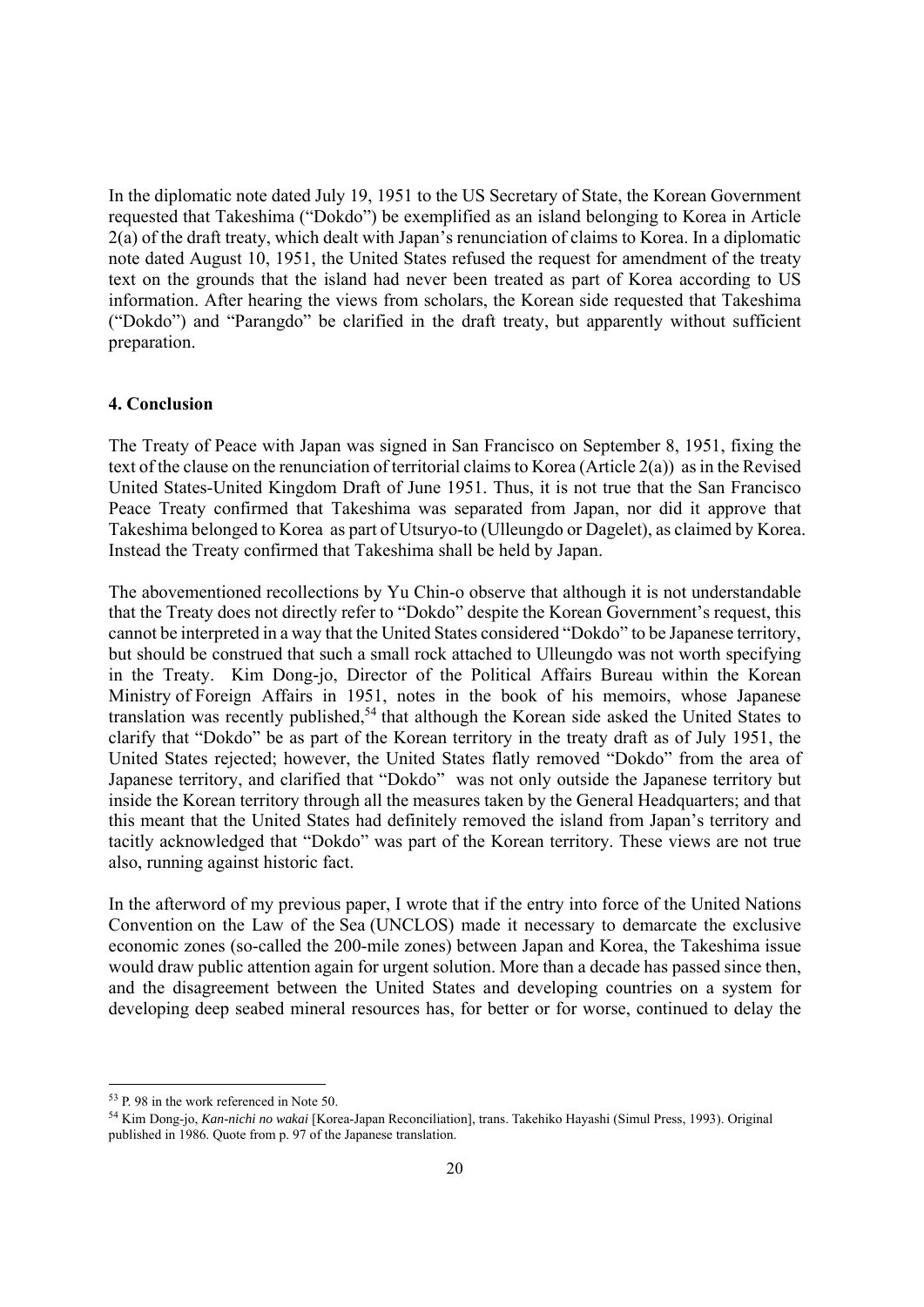Convention's entry into force. Nevertheless, with the number of member states now reaching the threshold, the Convention is scheduled to become effective in November 1994.<sup>55</sup>

Meanwhile, the Soviet Union's 1977 declaration of its 200-mile zone prompted Japan to formulate and put into force the Act on Temporary Measures Concerning Fishery Waters (Act No. 31 of 1977), but as the fisheries issues with Souse Korea were considered to have been settled amicably under the 1965 agreement, Japan did not set up its fishing zone in the direction of Korea, and excluded the South Korean nationals from the regulatory scope of the new fishing zone (Enforcement Order for Act No. 31). However, aggressive fishing operations by Korean fishing boats in the Japanese coastal waters have been causing serious damage to Japan's fishing industry, spurring a call in the industry for all-out implementation of the 200-mile regulation.<sup>56</sup>

If both Japan and Korea establish their 200-nautical-mile zones (whether fishing zones or UNCLOS exclusive economic zones), border demarcation in the Sea of Japan would raise an issue on which side Takeshima should belong to.<sup>57</sup>

In the Takeshima territorial dispute lie several contentious aspects; not only one on the relations with the Treaty of Peace with Japan examined in this paper, but others on such as historic titles, and measures taken by the two countries during the Meiji period.<sup>58</sup> The relations with the Treaty of Peace with Japan has now become clear. The other aspects also need to be closely studied for better readiness, taking into consideration the future development of the 200-mile zone issue.

Takashi Tsukamoto Foreign Affairs and National Defense Division [Research and Legislative Reference Bureau, The National Diet Library]

(Map)

 $55$  According to UNCLOS provisions, the treaty enters into force one year from the time that 60 countries have ratified or acceded to. On November 16, 1993, Guvana became the 60th country to deposit its ratification.

<sup>&</sup>lt;sup>56</sup> Tsutomu Matsuura, "Kankoku gyosen sogyo no genjo to kadai" [Korean fishing boat operations: Current status and issues], *Suisankai* (September 1993); and Matsuura, "200 kairi kakuritsu zenkoku gyomin taikai" [National fishermen's conference on

<sup>&</sup>lt;sup>57</sup> Regarding the East China Sea, the problem is that when a median line was adopted in demarcating the two countries' waters, all of the area designated as a Joint Development Zone under the 1974 Agreement between Japan and the Republic of Korea concerning Joint Development of the Southern Part of the Continental Shelf adjacent to the Two Countries (Agreement of the Southern Part) would fall within 200 nautical miles of Japan. Because the EEZ system under United Nations Convention on the Law of the Sea dictates that sovereign rights apply not only to fishing resources in the waters but also to mineral resources below the seabed, establishment of an EEZ would create coordination issues with the continental shelf agreement noted above.<br><sup>58</sup> For the Takeshima issue as a whole, see Kenzo Kawakami, *Takeshima no rekishi chirigaku teki* 

geographical study of Takeshima] (Tokyo: Kokon Shoin, 1966). For a view claiming that Takeshima is not Japanese territory, see Kazuo Hori, "1905 nen nihon no takeshima ryodo hennyu" [Japan's 1905 incorporation of Takeshima], *Chosenshi kenkyukai ronbunshu*, no. 24 (March 1987).